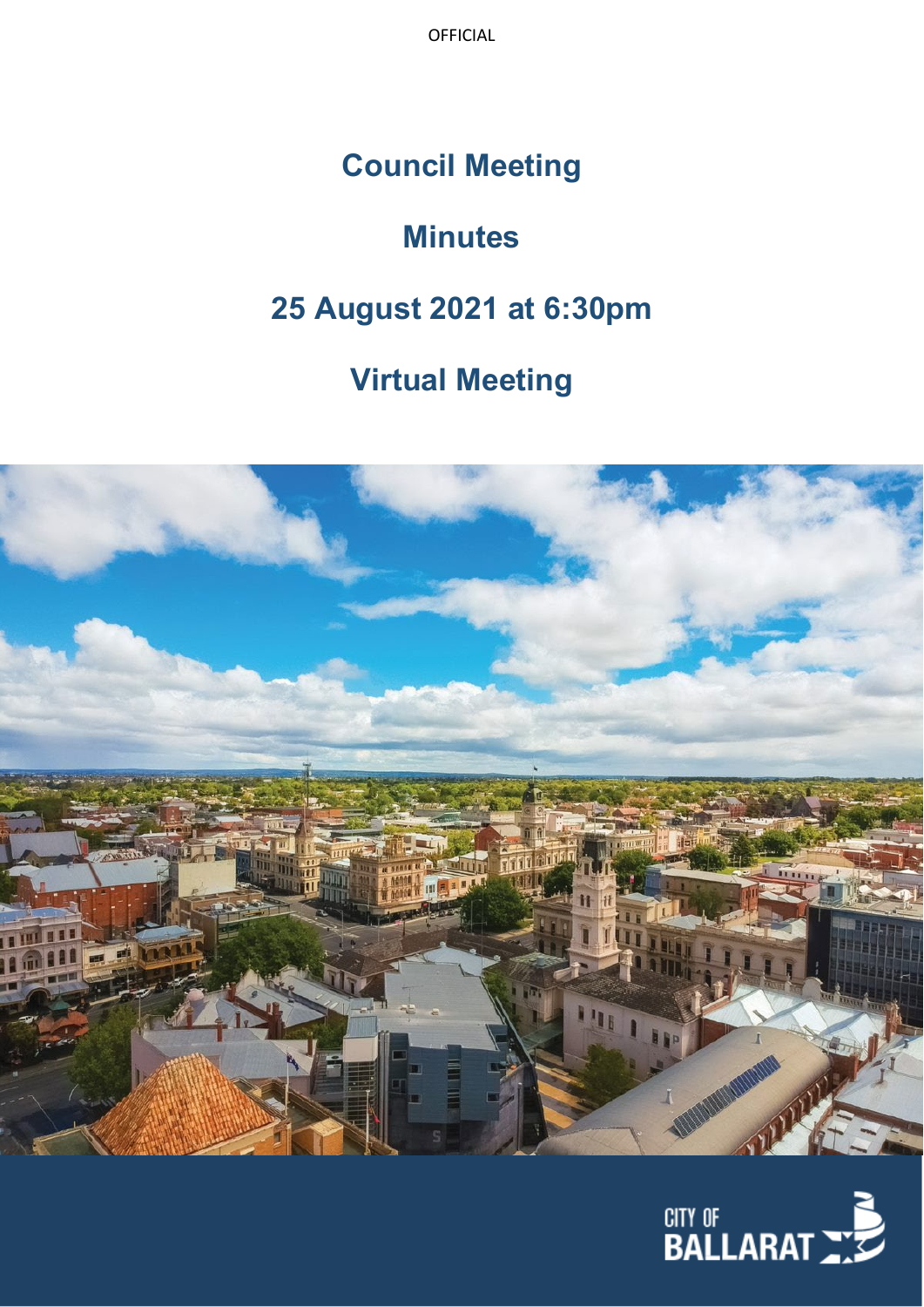

## **ORDER OF BUSINESS:**

| 5. |                                                                                     |  |
|----|-------------------------------------------------------------------------------------|--|
|    |                                                                                     |  |
| 7. |                                                                                     |  |
|    |                                                                                     |  |
| 8. |                                                                                     |  |
|    |                                                                                     |  |
|    |                                                                                     |  |
|    | 8.3.                                                                                |  |
|    |                                                                                     |  |
|    |                                                                                     |  |
|    | Carols by Candlelight Strategic Partnership Variation Request  16<br>8.6.           |  |
|    | 8.7.                                                                                |  |
|    | 8.8.                                                                                |  |
|    | 8.9.                                                                                |  |
|    | 8.10. Tender No. 2021/22-002 Mars Stadium, North Ballarat - Gate 1 Entry Upgrades & |  |
|    |                                                                                     |  |
|    |                                                                                     |  |
|    | 8.12. Contracts Approval Delegated Committee Minutes - 2 June and 14 July 202122    |  |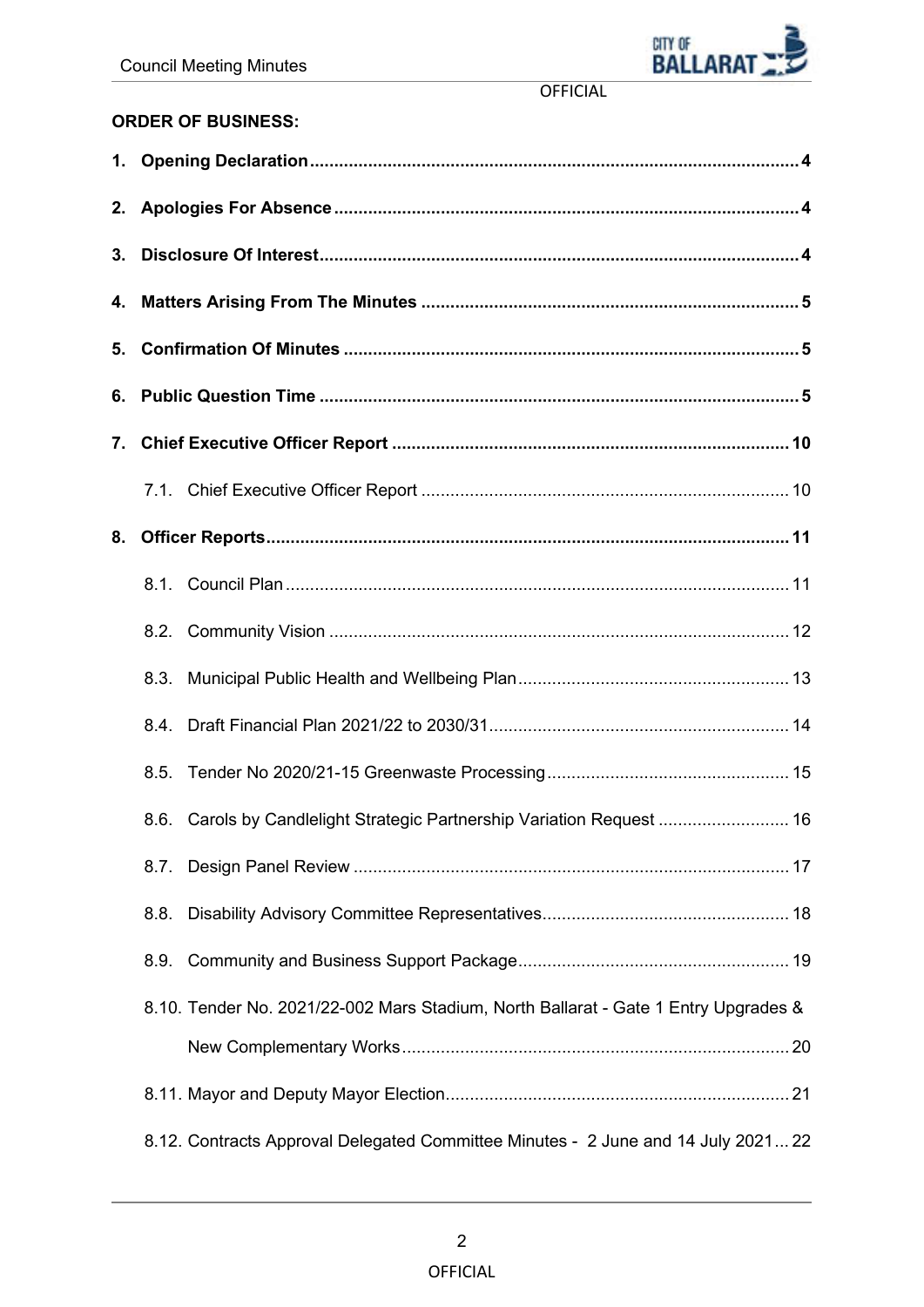

| <b>OFFICIAL</b> |  |
|-----------------|--|
|                 |  |
|                 |  |
|                 |  |
|                 |  |
|                 |  |
|                 |  |
|                 |  |
|                 |  |
|                 |  |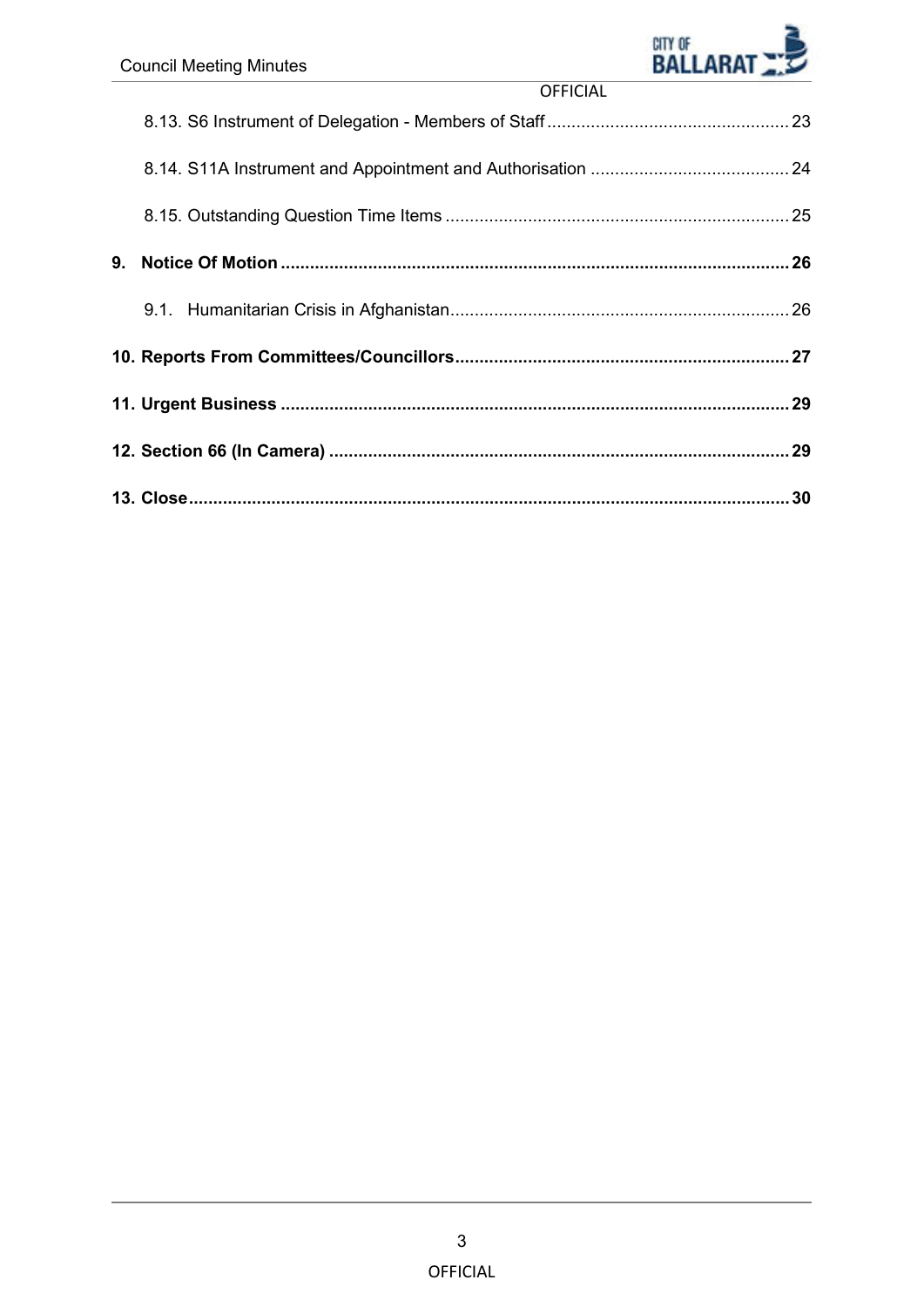

#### <span id="page-3-0"></span>**1. OPENING DECLARATION**

- **Councillors:** *"We, the Councillors of the City of Ballarat, declare that we will carry out our duties in the best interests of the community, and through collective leadership will maintain the highest standards of good governance."*
- **Mayor:** *"I respectfully acknowledge the Wadawurrung and Dja Dja Wurrung People, the traditional custodians of the land, and I would like to welcome members of the public in the gallery."*

#### **2. APOLOGIES FOR ABSENCE**

#### **2.1 Present**

Mayor Cr Daniel Moloney Cr Ben Taylor Cr Samantha McIntosh Cr Belinda Coates Cr Mark Harris Cr Des Hudson Cr Amy Johnson Cr Peter Eddy Cr Tracey Hargreaves Mr Evan King- Chief Executive Officer

Ms Bridget Wetherall - Director Infrastructure and Environment Mr Matthew Wilson - Director Community Wellbeing Mr John Hausler - Director Corporate Services Ms Natalie Robertson - Director Development and Growth Mr Cameron Montgomery - Executive Manager Governance and Risk

## **2.2 Apologies**

Nil

## **3. DISCLOSURE OF INTEREST**

Cr McIntosh declared a perceived conflict of interest due to her role as board member of VoiceFM in relation to Item 8.6 Carols By Candlelight Strategic Partnership Variation Request.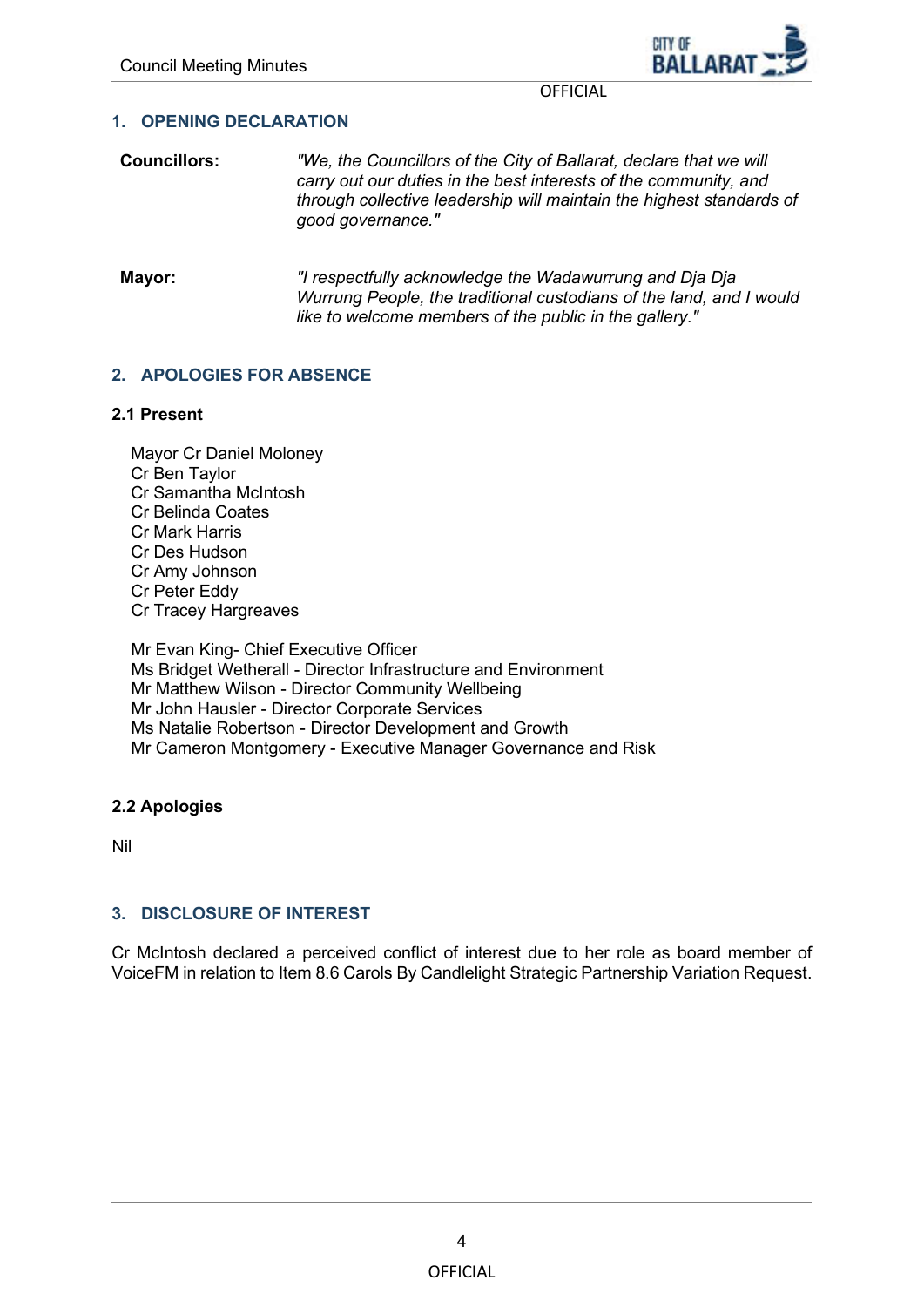**RAILAR** 

OFFICIAL

#### <span id="page-4-0"></span>**4. MATTERS ARISING FROM THE MINUTES**

Nil

## **5. CONFIRMATION OF MINUTES**

**RESOLUTION:**

**That the Minutes of the Council Meeting on 21 July 2021 and 28 July 2021 as circulated be confirmed.**

## **Moved: Cr Belinda Coates CARRIED Seconded: Cr Des Hudson (R155/21)**

#### **6. PUBLIC QUESTION TIME**

#### **QT41/21 - John Glazebrook**

#### **Question**

The Victorian Electoral Commission has now recommended (see attached report from The Age below) that due to their planned electoral boundary changes the suburb and electorate of Wendouree should in future be named Eureka.

Will the City of Ballarat support this recommendation and rename Wendouree Eureka as recommended?

#### **Answer**

Chief Executive Officer, Evan King responded noting that the Electoral Boundary Commissions (EBC) is the body that looks at the electoral boundaries and numbers of people in those boundaries.

The EBC is an independent neutral statutory body responsible for establishing and reviewing Victoria's State Electoral Boundaries. They have no role and there is no proposal to rename the suburb Wendouree. There is only a proposal at this stage to rename the electorate of Wendouree to Eureka.

Council has determined not to make a submission to the current boundary review and the process will continue to follow with stage 2 public hearings to commence in August with final boundaries to be released on 28 October 2021.

## **QT42/21 - Christine Uren**

#### **Question**

The implementation of a Circular Economy is vital to the future of this city. I, and many others, wholeheartedly support this major transition for Ballarat. It is the pathway to positivity amongst all the challenges facing us with Climate Change.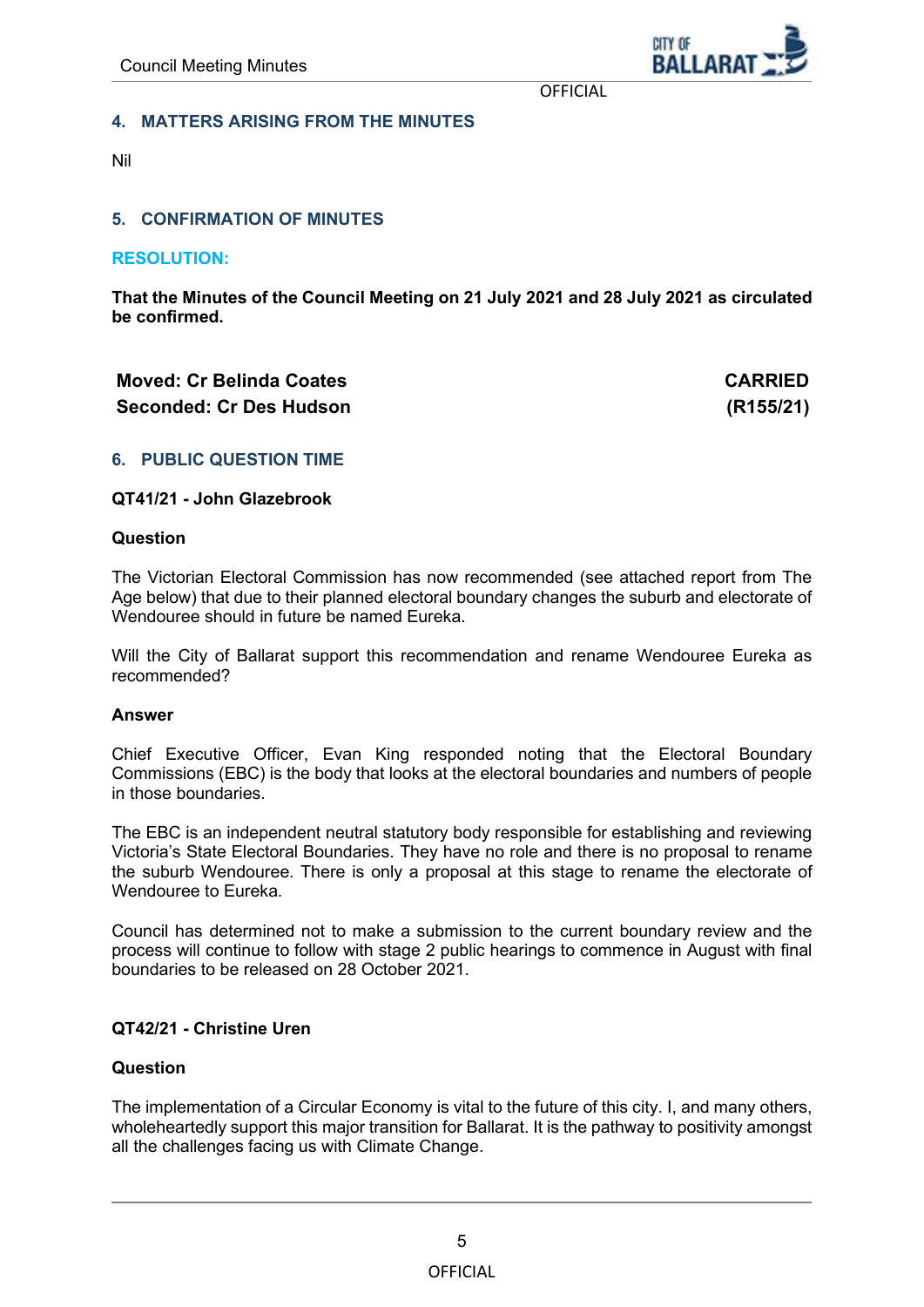

- 1. What has been the recent progress made on the major initiatives outlined in the Circular Ballarat Framework, in particular, the Circular Ballarat Roadmap and where are we now?
- 2. 2050 is far too late. This is not leadership but willful avoidance and will not help us. How can we mobilise and get this done by 2030?

This is a 'Climate Emergency' and I would like to believe our Council wants to save our way of life for our children.

We do need real leadership now and the community will support you. We all need the hope that we can change to a much better environment for us all.

This needs to be central to Ballarat Council communications with residents, business and industry.

## **Answer**

- 1. Director Infrastructure and Environment, Bridget Wetherall responded noting that in terms of a circular Ballarat framework there has been significant inroads. The key to the circular economy in the waste and recycling sector is to facilitate sustainable and diverse markets for use of upcycled materials and use of recovered resources from waste streams. Making progress to achieve a circular economy has been shown by undertaking a number of initiatives which include;
	- Implemented ASPIRE which is an on-line software platform for sharing resources from one business or community group to another. Its focus is waste avoidance as a priority rather than that material entering a waste stream. See Circular Ballarat | City of Ballarat
	- Commenced "ready, set, grow", which is a facilitated business development program to learn ways to maximise resource use, minimise waste, and responsibly manage unavoidable waste.
	- Commenced a 'materials flows' project to understand the volumes and types of materials that enter Ballarat, how they are used, the wastes currently generated, the recycling and fate of those materials occurring now. This detailed understanding of scale is vital to facilitating remanufacturing opportunities from recovered resources within the region.
	- Participating in a feasibility study for a network of organics processing facilities across western Victoria.
- 2. In terms of how City of Ballarat are progressing with reducing carbon emissions, Director Infrastructure and Environment, Bridget Wetherall responded that the City of Ballarat is currently developing a Carbon Neutrality Plan for the municipality with a target of net zero by 2030. The plan is being collaboratively developed over the coming 6-12 months with the Regional Sustainability Alliance Ballarat (RSAB) which is a network of almost 20 organisations, not-for-profit, research institutions and community individuals.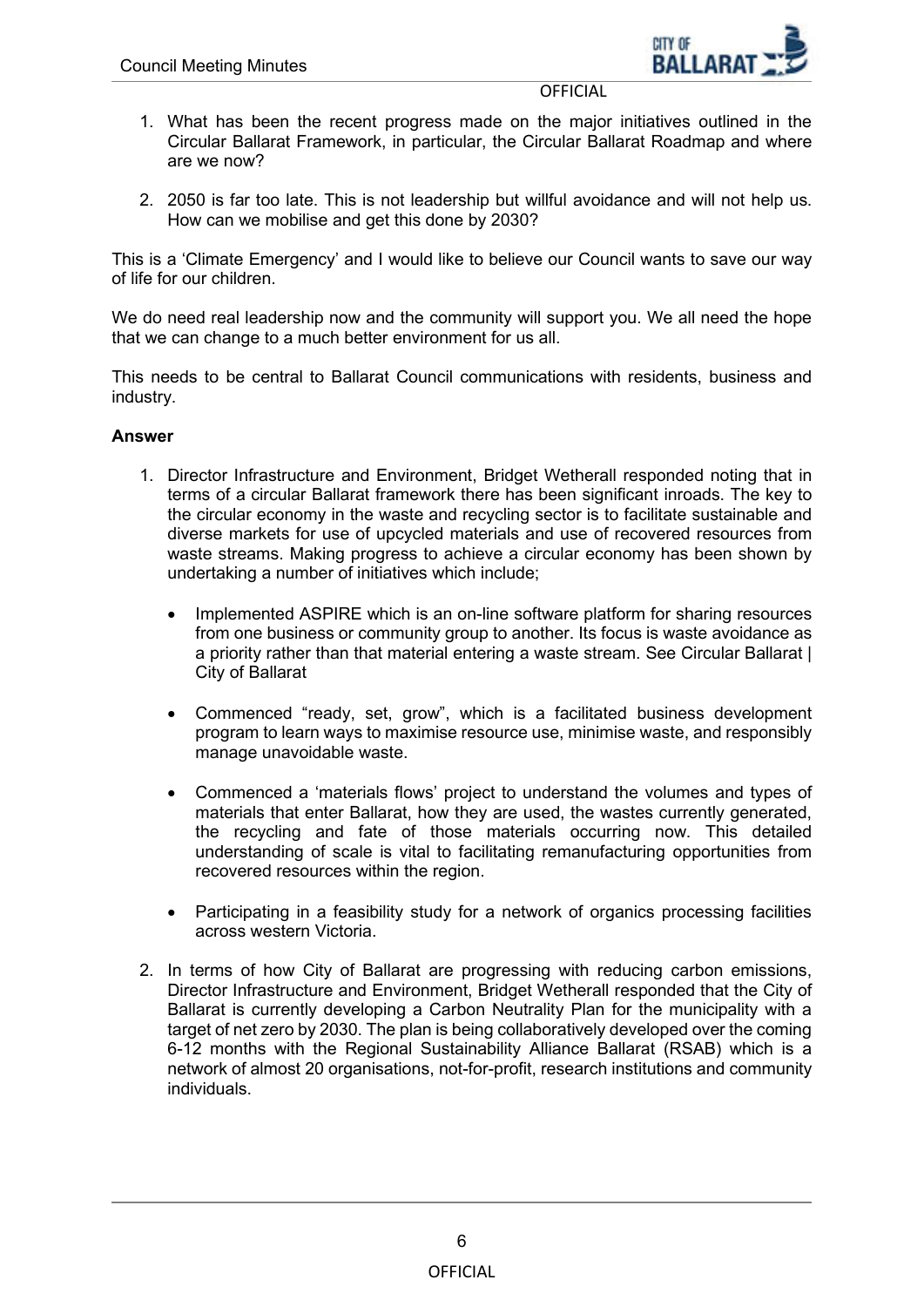

Actions that are currently underway to achieve net zero carbon emissions include:

- Signed a power purchase agreement to support the purchase of 100% renewable energy directly from large scale renewable energy sources in Victoria.
- Ongoing investment in LED streetlights to enhance energy efficiency
- Waste reduction initiatives to reduce carbon emissions from landfill.
- Urban Forest Strategy which seeks to enhance our tree canopy cover to 40%.
- Development of a net zero community emissions target.
- Installation of rooftop solar system on community facilities including a total of 107 kW at Girrabanya Integrated Children's Centre, Sebastopol Library and Wendouree Children's Centre in 2021.
- Participation in the Council Alliance for a Sustainable Built Environment (CASBE) project in elevating Environmentally Sustainable Design (ESD) policy objectives and standards for a joint planning scheme amendment to seek zero carbon and resilient development.
- Redevelopment of Ballarat Library incorporating ESD elements including renewable energy, LED lightings and building energy management systems.

## **QT43/21 - Joe Boin**

## **Question**

- 1. I am concerned that all levels of Government have a responsibility to safeguard the safety of future generations. Has the Council considered responding to their 2018 Declaration of a Climate Emergency with emergency action? Such action would include emergency diversion of funds from large projects like the airport development and the Bridge Mall precinct development until our climate future is safe for our children.
- 2. The community has no sense that the Council feels urgency in addressing its Climate Emergency. Will the Council use climate emergency language in communications with the community, and set Key Performance Indicators for council officers, that require urgent action towards the culture of sustainability as proposed in the Carbon Neutrality Plan?

## **Answer**

- 1. Director Infrastructure and Environment, Bridget Wetherall responded that during the 21 November 2018 Council meeting, Council acknowledged the Climate Emergency and the need for urgent action by all levels of Government, including local Councils, to reduce carbon emissions. The City of Ballarat's Carbon Neutrality and 100% Renewables Action Plan (the Action Plan) was subsequently developed and adopted by Council in 2019. The Action Plan contains almost 60 actions to reduce the City of Ballarat's corporate greenhouse gas (GHG) emissions while also providing community support to achieve carbon emission reductions.
- 2. Director Infrastructure and Environment, Bridget Wetherall responded that environmental sustainability is one of the key principles in the draft Council Plan 2021- 2025. In the next 4 years, Council seeks to lead in sustainable practice and will consider how our actions will impact the environment and work to reduce our impact on climate and promote sustainability. Among others we will deliver initiatives and priorities from our Carbon Neutrality Plan to improve sustainability practices in City of Ballarat's core business and operations. Several key indicators have been identified in the draft Council Plan to measure our progress in achieving the strategic objectives.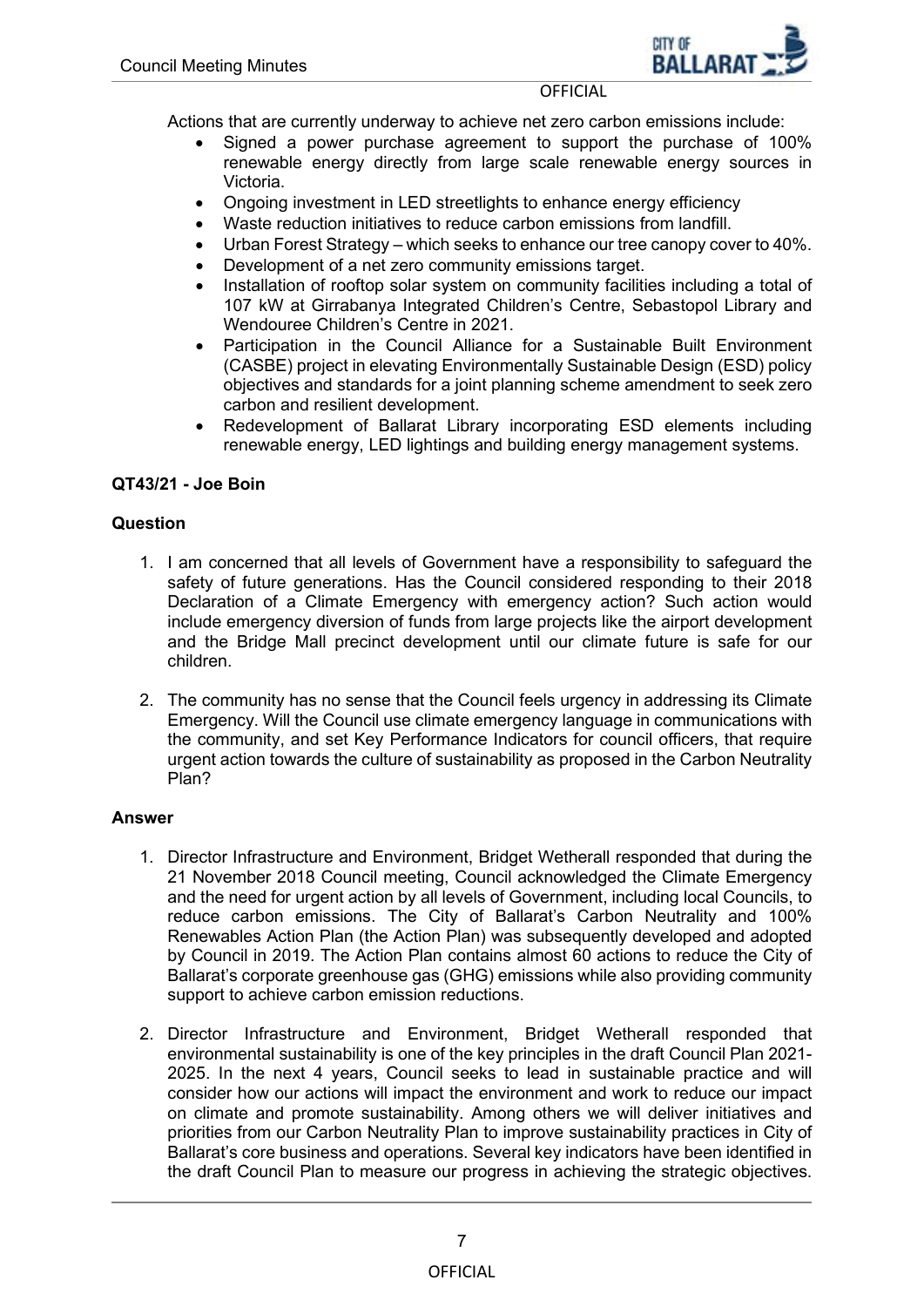

For the City of Ballarat these indicators include the number of trees in the City of Ballarat asset management system, corporate emissions, behind the meter renewables, and the number of green spaces. For the Community we will monitor the indicators including municipal emissions, diversion rate of kerbside waste, Local Government Performance Reporting Framework, waste consumption per capita, and usage of key active transport trails.

## **QT44/21 - John Barnes**

## **Question**

- 1. Did Council submit to Heritage Victoria on the heritage permit application P34664 by V/Line for the temporary removal of the Lydiard St gates, and if so, will it make its submission public immediately?
- 2. On August 10th, SOS Ballarat wrote to the Mayor seeking a meeting with he and relevant officers to discuss further action to ensure the removal of the gates is temporary, and they are restored in due course. It has had no response to that letter or to the three follow-up phone calls since. Why is this, and will the Mayor and relevant officers meet with representatives of SOS (virtually) within the next week, to discuss further actions?

## **Answer**

Mayor, Cr Daniel Moloney responded that the submission will be made publicly available on Council's website and is also readily available on Heritage Victoria website also. In relation to meeting to discuss a potential legal challenge, this is not something Council is willing to consider as it is hard to legally challenge and discuss a decision that hasn't been made yet. The process that is underway involves Heritage Victoria considering applications and submissions Mayor, Cr Daniel Moloney happy to meet with the Save out Station Group to discuss further.

Director Development and Growth, Natalie Robertson reiterated that there would be no legal point of action that Council could challenge at this point of time. Heritage Victoria are following the correct process and Council have submitted a formal application in which we will await the findings.

## **QT45/21 - Vickers Vickers**

## **Question**

I moved to Ballarat 8 months ago from the Bega Valley Shire. I was very heartened to hear that the Ballarat Council, like the Bega Council, has acknowledged that we are in a Climate Emergency. I would like clarification on;

- 1. Whether the Ballarat Council has committed to an overall joint community and council target of net zero emissions by 2030, and if so
- 2. In what ways does the council plan to facilitate raising these targets from merely 'aspirational' and 'in principal' to a level of action that urgently responds to the existential threat detailed in the latest IPCC report.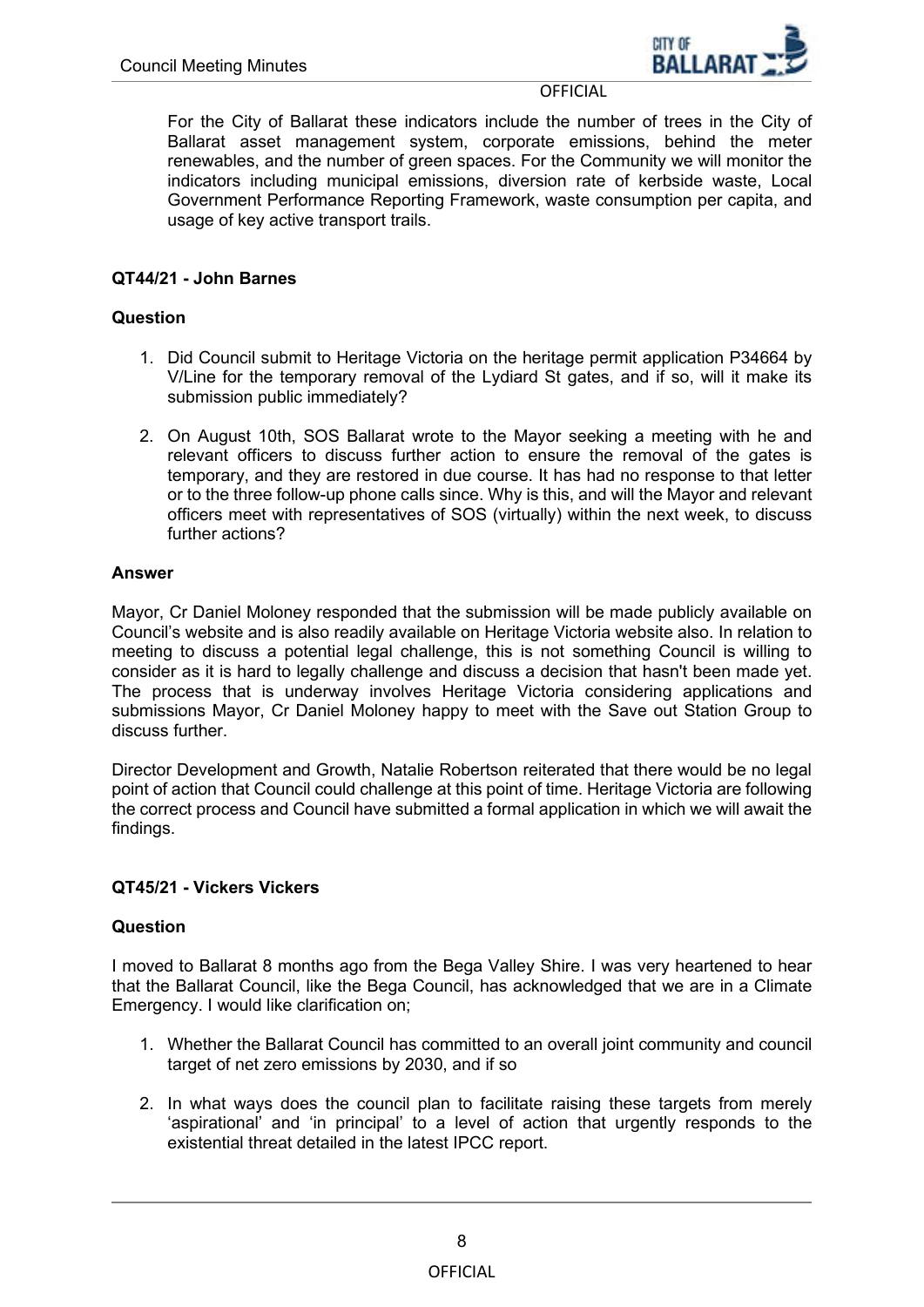

## **Answer**

Director Infrastructure and Environment, Bridget Wetherall responded the commitment to the net zero emissions plan and are currently working on a number of initiatives mentioned in the last few responses. These initiatives will require assistance of the whole community to deliver on future commitments not just the role of Council only.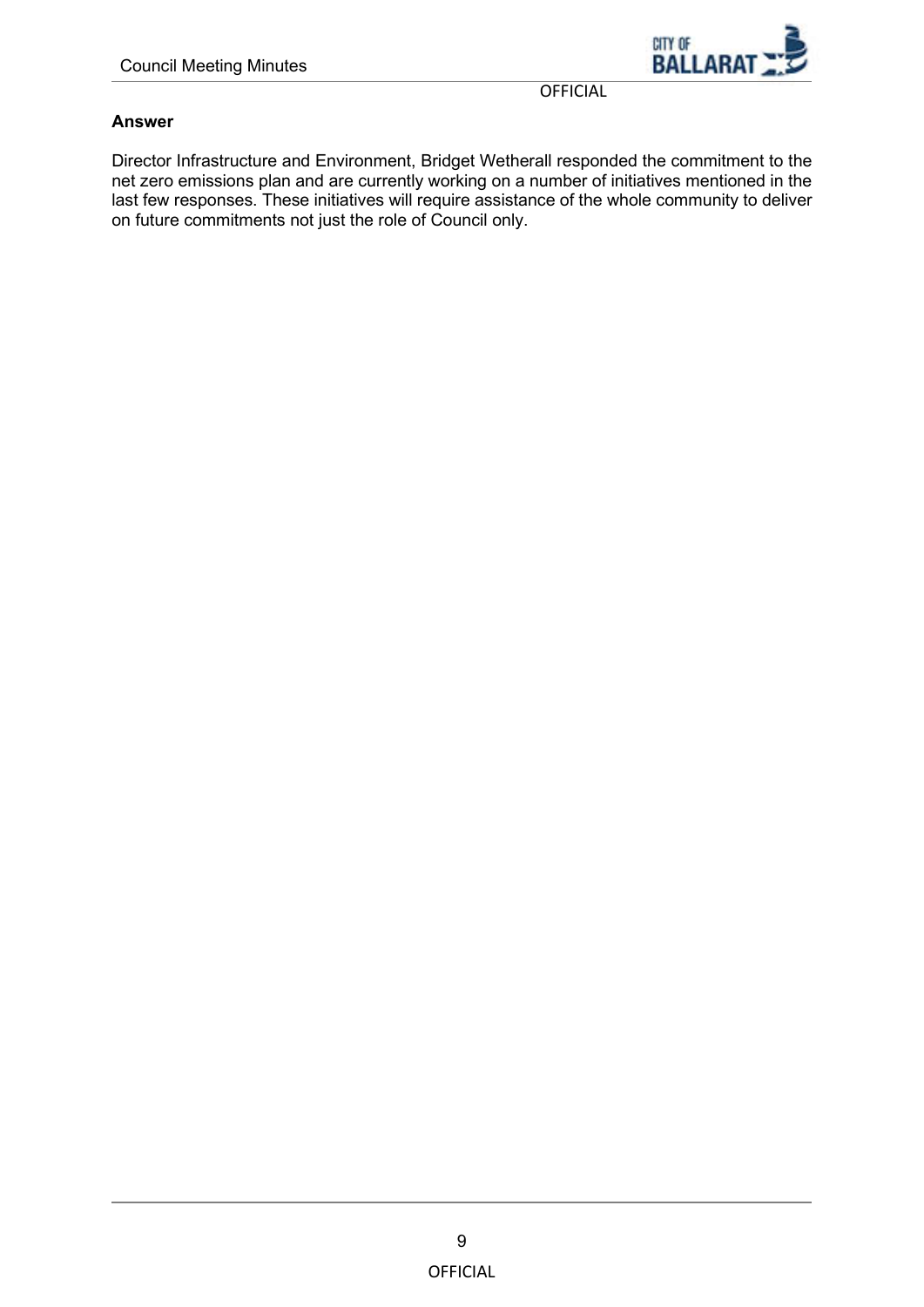CITY OF **BALLARA** 

**OFFICIAL** 

## <span id="page-9-0"></span>**7. CHIEF EXECUTIVE OFFICER REPORT**

#### **7.1. CHIEF EXECUTIVE OFFICER REPORT**

**Division:** Executive Unit<br> **Director:** Evan King **Evan King Author/Position:** Evan King – Chief Executive Officer

#### **PURPOSE**

1. The CEO's Operational Report highlights issues and outcomes affecting the organisation's performance as it delivers services and implements the Council's strategies and policy decisions.

#### **RESOLUTION:**

**That Council:**

**Receive and note the CEO's Operational Report.**

**Moved: Cr Samantha McIntosh CARRIED Seconded: Cr Amy Johnson (R156/21)**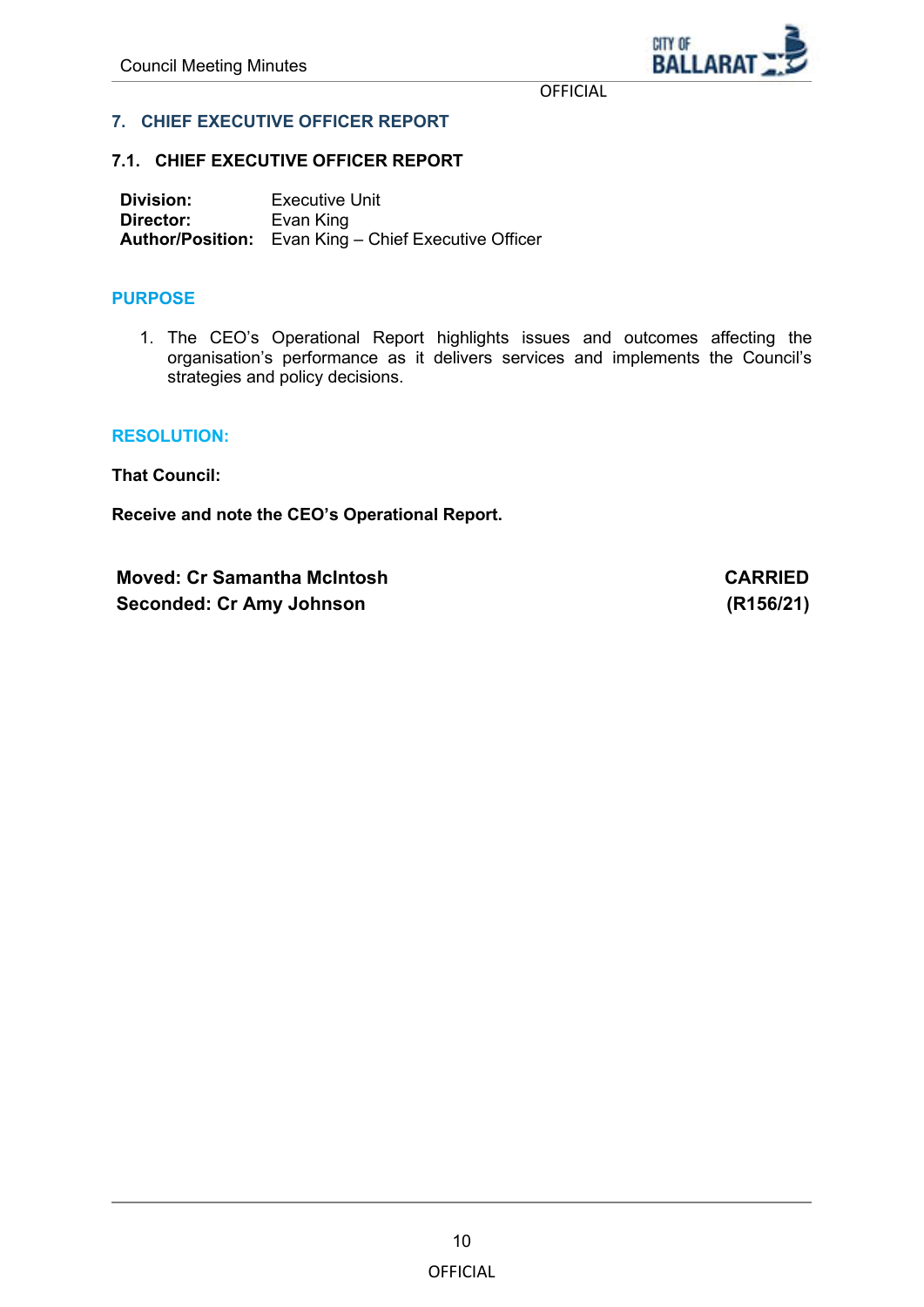CITY OF **BALLARA** 

**OFFICIAL** 

## <span id="page-10-0"></span>**8. OFFICER REPORTS**

#### **8.1. COUNCIL PLAN**

**Division:** Executive Unit<br> **Director:** Evan King **Director:** Evan King **Author/Position:** Matthew Swards – Integrated Strategic Planning Manager

## **PURPOSE**

1. The purpose of this report is to present Council with the proposed City of Ballarat Council Plan 2021-2025 for adoption.

2.

3. Note changes made to the draft Council Plan 2021-2025 following consideration of submissions.

#### **RESOLUTION:**

**That Council:**

**Adopt and approve the Council Plan 2021-2025 in accordance with section 90 of the** *Local Government Act 2020.*

**Moved: Cr Belinda Coates CARRIED Seconded: Cr Samantha McIntosh (R157/21)**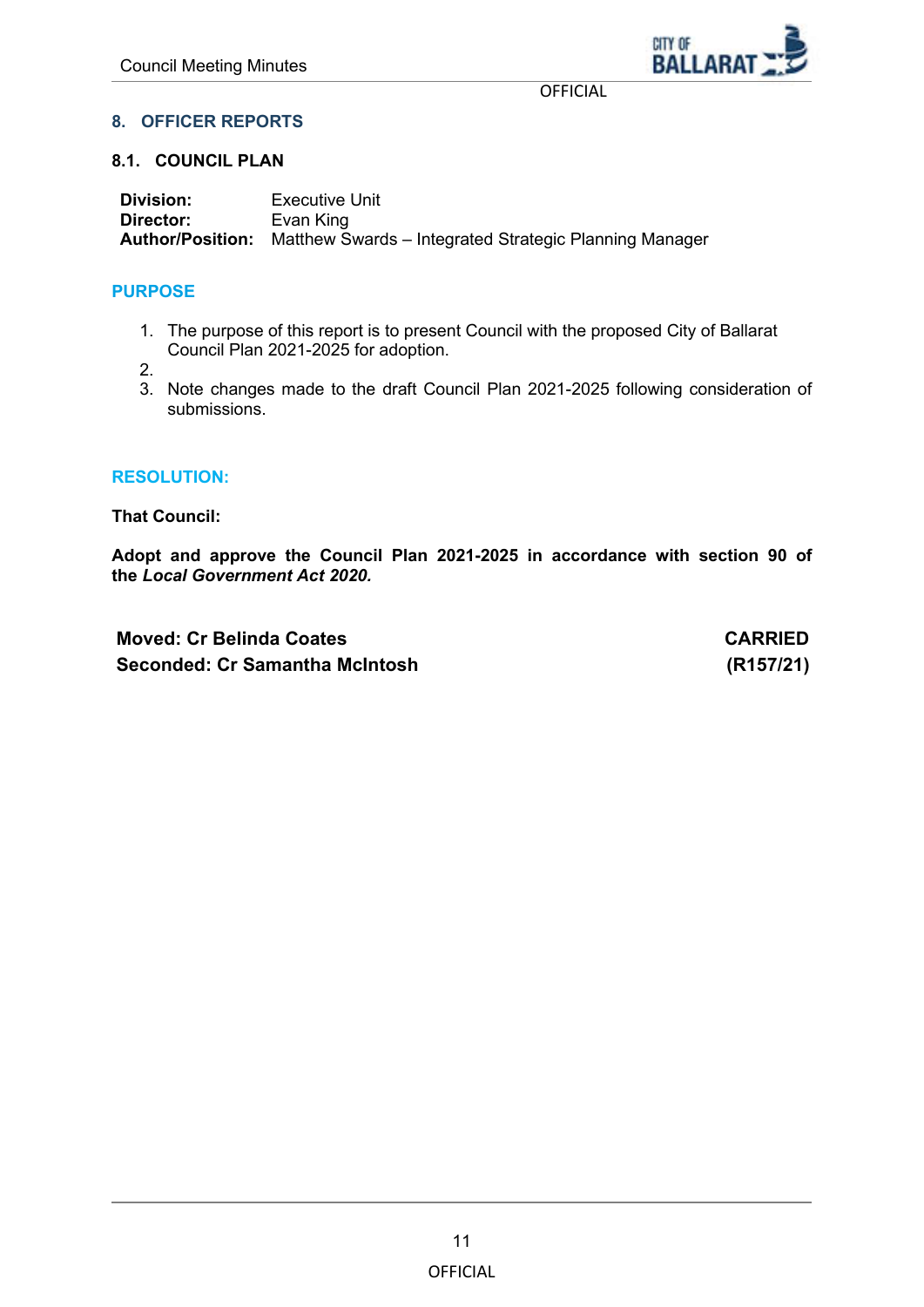

## <span id="page-11-0"></span>**8.2. COMMUNITY VISION**

**Division:** Community Wellbeing<br> **Director:** Matthew Wilson **Matthew Wilson Author/Position:** Kate McCluskey – Coordinator Community Participation

## **PURPOSE**

- 1. The purpose of this report is to present Council with the proposed Community Vision 2021-2031 (Vision) for adoption.
- 2. Note changes made to the draft Community Vision 2021-2031 following consideration of submissions.

## **RESOLUTION:**

**That Council:**

**Adopt and approve the Community Vision 2021-2031 in accordance with Section 89 of the** *Local Government Act 2020.*

**Moved: Cr Belinda Coates CARRIED Seconded: Cr Peter Eddy (R158/21)**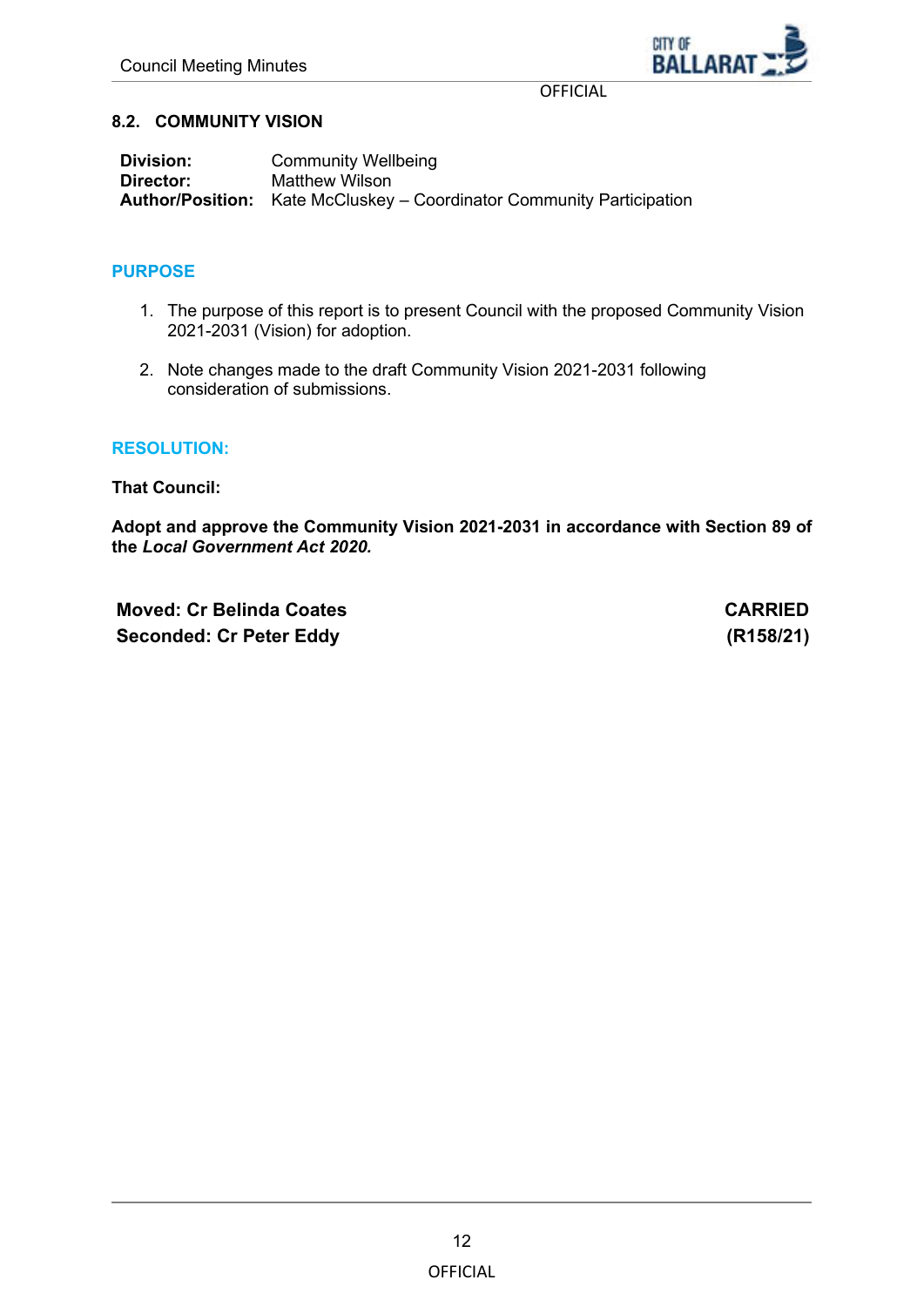

#### <span id="page-12-0"></span>**8.3. MUNICIPAL PUBLIC HEALTH AND WELLBEING PLAN**

| Division: | <b>Community Wellbeing</b>                                                   |
|-----------|------------------------------------------------------------------------------|
| Director: | Matthew Wilson                                                               |
|           | <b>Author/Position:</b> Caroline Amirtharajah – Health and Wellbeing Planner |

#### **PURPOSE**

- 1. The purpose of this report is to present to Council the final Health and Wellbeing Plan 2021-2031 for adoption.
- 2. Note changes made to the draft Health and Wellbeing Plan following consideration of submissions.

#### **RESOLUTION:**

**That Council:**

**Adopt and approve the Health and Wellbeing Plan 2021-2031 in accordance with Section 26 of the** *Public Health and Wellbeing Act 2008.*

**Moved: Cr Belinda Coates CARRIED Seconded: Cr Mark Harris (R159/21)**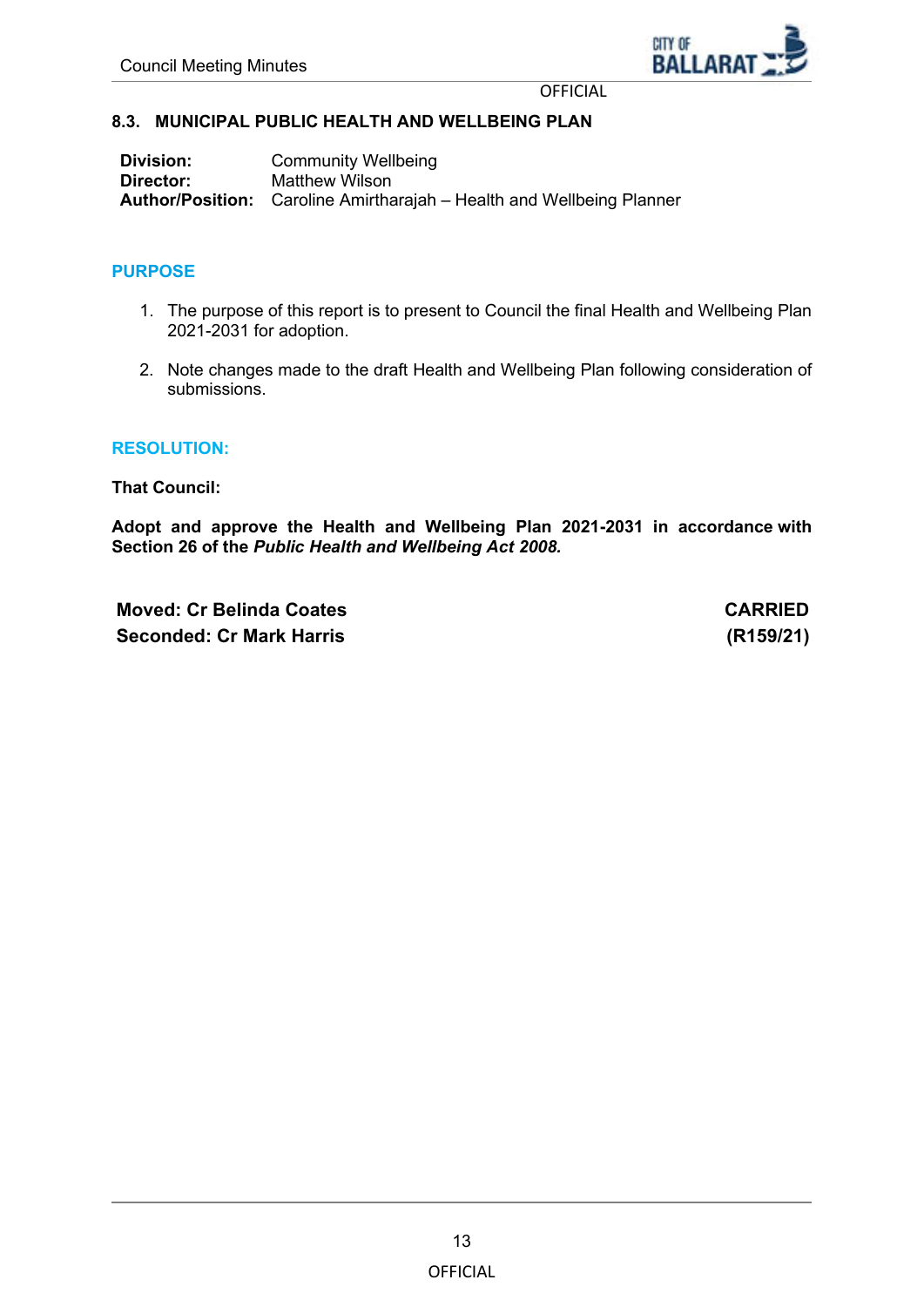

## <span id="page-13-0"></span>**8.4. DRAFT FINANCIAL PLAN 2021/22 TO 2030/31**

| Division: | <b>Corporate Services</b>                             |
|-----------|-------------------------------------------------------|
| Director: | John Hausler                                          |
| Author:   | Jason Clissold – Executive Manager Financial Services |

## **PURPOSE**

- 1. The purpose of this report is to present Council with the draft 2021/22 to 2030/31 City of Ballarat Financial Plan.
- 2. This report includes a recommendation that Council, in accordance with section 55, of the Local Government Act 2020 (the Act) endorses the release of the draft 2021/22 to 2030/31 City of Ballarat Financial Plan and invites the community to provide submissions.

#### **RESOLUTION:**

#### **That Council:**

- **1. Give Public Notice in accordance with section 55 of the** *Local Government Act 2020* **(the Act) of Council's intention to adopt, at a Council meeting to be held at 6.30 pm on Wednesday 27 October 2021, the draft 2021/22 to 2030/31 City of Ballarat Financial Plan prepared in accordance with section 91 of the Act.**
- **2. Give public notice seeking submissions on the proposals contained in the draft 2021/22 to 2030/31 City of Ballarat Financial Plan. Written public submissions will be accepted for 14 days ending 9.00am Monday 13 September 2021.**
- **3. Give public notice that any person who wishes to be heard in support of a submission received by Council should indicate in the written submission that they wish to be heard. Any person requesting that they be heard in support of a submission is entitled to appear before a meeting of the Council either personally or by a person acting on their behalf at a Council meeting scheduled for Wednesday 15 September 2021 at 6.30pm.**

**Moved: Cr Mark Harris CARRIED Seconded: Cr Samantha McIntosh (R160/21)**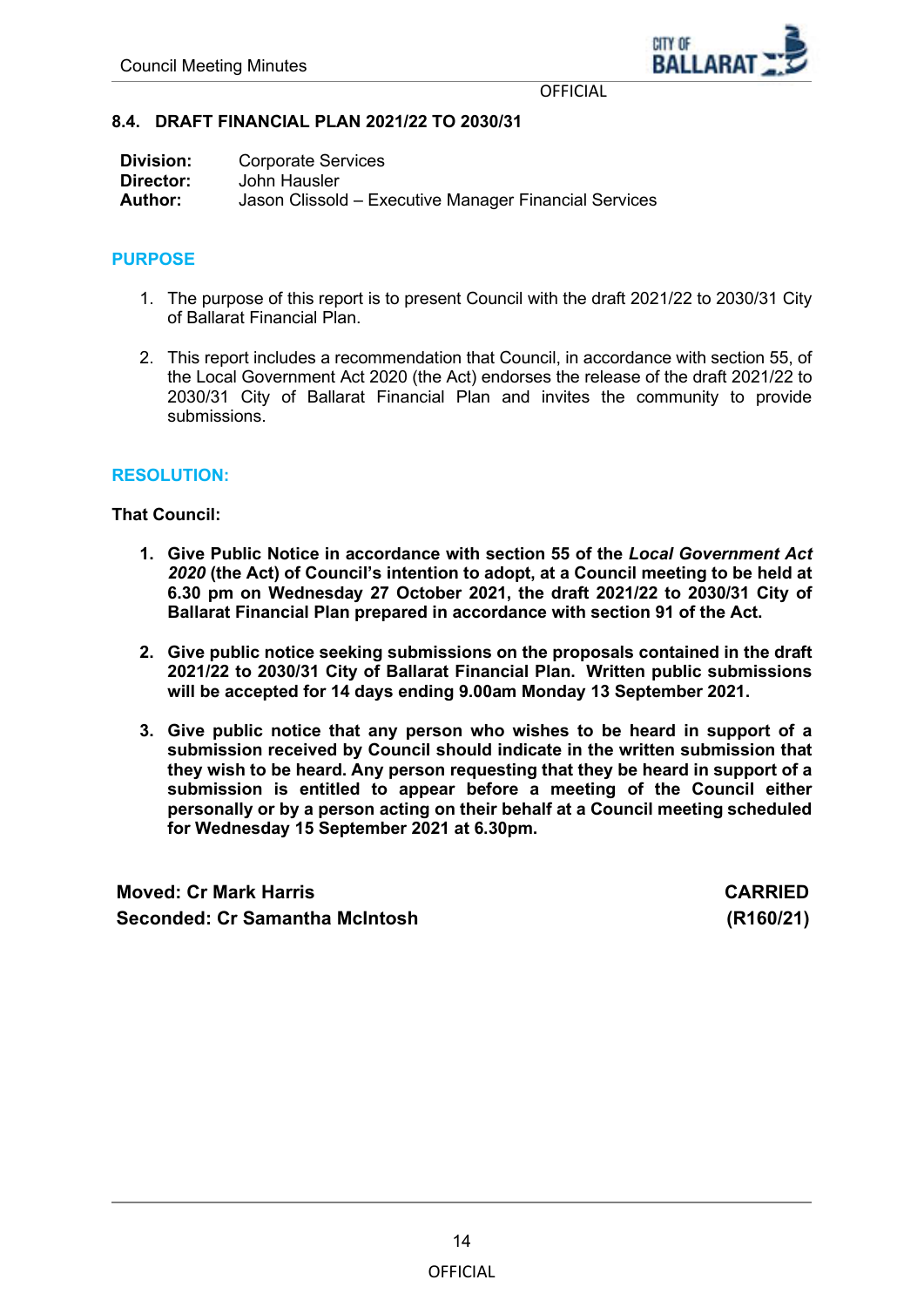

## <span id="page-14-0"></span>**8.5. TENDER NO 2020/21-15 GREENWASTE PROCESSING**

| Division: | Infrastructure and Environment                                                       |
|-----------|--------------------------------------------------------------------------------------|
| Director: | <b>Bridget Wetherall</b>                                                             |
|           | <b>Author/Position:</b> Nicholas Benyon – Environment Services Compliance<br>Officer |

#### **PURPOSE**

1. To enter into Contract Number 2020/21-15 for the provision of Greenwaste Processing with Pinegro Products Pty Ltd for the total tendered price of \$2,394,000.00 (ex GST) for three years. Noting the provision for a one-year extension at the value of \$798,000. The contract term is for three years with the provision of a one-year extension at Council's sole discretion.

#### **RESOLUTION:**

**That Council:**

- **1. Resolves to enter into Contract Number 2020/21-15 for the provision of Greenwaste Processing with Pinegro Products Pty Ltd for the total tendered price of \$2,394,000.00 (ex GST) for three years.**
- **2. Note the provision of a one-year extension option, at Council's sole discretion, for the value of \$798,000 (ex GST).**
- **3. Delegate to the Chief Executive Officer the authority to execute the associated contract on behalf of Council.**

**Moved: Cr Belinda Coates CARRIED Seconded: Cr Ben Taylor (R161/21)**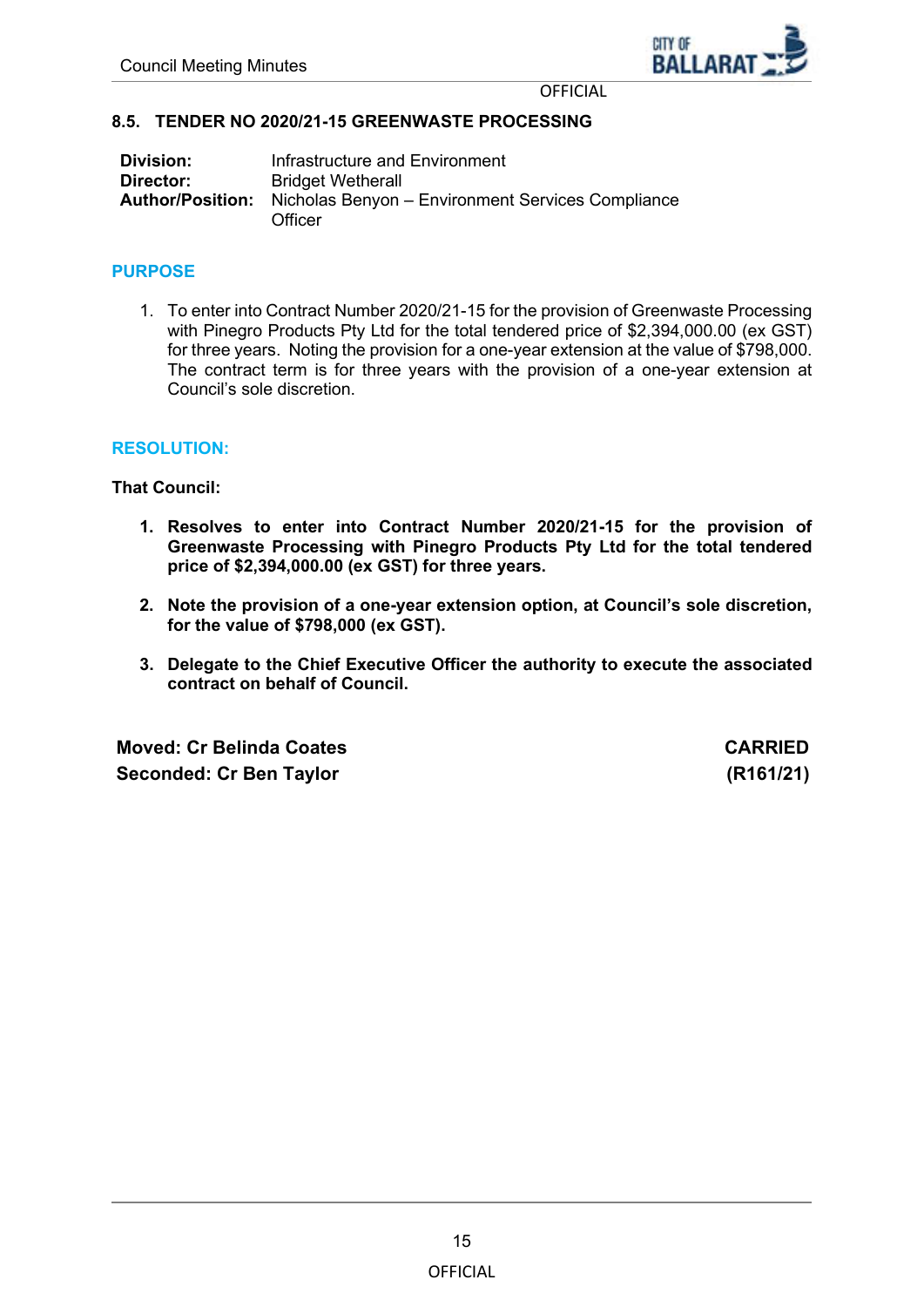

## <span id="page-15-0"></span>**8.6. CAROLS BY CANDLELIGHT STRATEGIC PARTNERSHIP VARIATION REQUEST**

| Division: | <b>Community Wellbeing</b>                                                   |
|-----------|------------------------------------------------------------------------------|
| Director: | Matthew Wilson                                                               |
|           | <b>Author/Position:</b> Jeff Johnson – Executive Manager Events and the Arts |

## **PURPOSE**

- 1. To address the request for two amendments to the current Strategic Partnership funding agreement for the Carols by Candlelight event, in recognition of the inability to deliver the event in 2020 due to COVID-19 restrictions.
- 2. Specifically, the two amendments requested are;
	- a. To exclude the allocation of funding for the 2020/2021 financial year and to resume the remaining funding schedule from 2021/22 and therefore extend the term of the three-year agreement by an additional one year,
	- b. To waiver the hire fee of MARS Stadium, to be utilised as the event venue, for each remaining year of the agreement.

## **RESOLUTION:**

- **10. That Council:**
- **10.1Amend the current Strategic Partnership funding agreement with Carols by Candlelight Incorporated for the delivery of the Carols by Candlelight event; specifically,**
	- **10.1.1 Waive the \$2,000 hire fee for MARS Stadium for each remaining year of the funding agreement,**
	- **10.1.2 Exclude funding for the 2020/2021 financial year,**
	- **10.1.3 Extend the term of the three-year agreement by one additional year and adopt the payment schedule:**

**Year 1 – 2019/20 \$20,000 (event and payment completed) Year 2 – 2020/21 No Funding allocated Year 3 – 2021/22 \$15,000 Year 4 – 2022/23 \$10,000** 

**Moved: Cr Samantha McIntosh CARRIED Seconded: Cr Peter Eddy (R162/21)**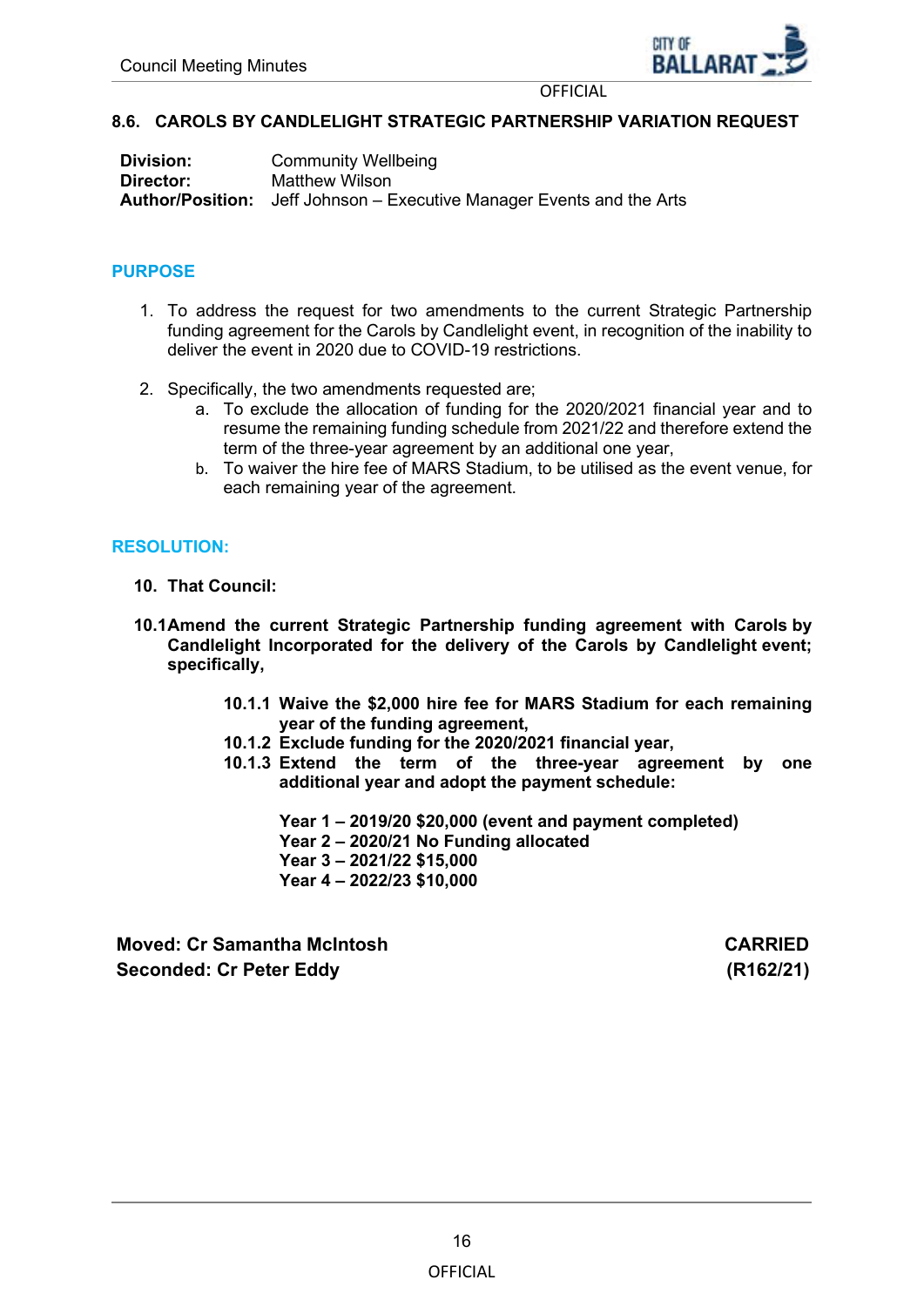CITY OF **BALLARA** 

**OFFICIAL** 

#### <span id="page-16-0"></span>**8.7. DESIGN PANEL REVIEW**

| <b>Division:</b> | Infrastructure and Environment                                           |
|------------------|--------------------------------------------------------------------------|
| Director:        | Natalie Robertson                                                        |
|                  | <b>Author/Position:</b> Fiona Gray – Executive Manager Catalyst Projects |

## **PURPOSE**

- 1. To provide Council with the Terms of Reference for the establishment of a Design Review Panel.
- 2. To request that the Terms of Reference be adopted by Council.

#### **RESOLUTION:**

**That Council:**

- **1. Supports the establishment of Design Review Panel.**
- **2. Adopts the City of Ballarat Design Review Panel Terms of Reference.**
- **3. Within 12 months of the adoption of the Terms of Reference a report be brought to a Meeting of Council that reviews the Design Review Panel process.**

| <b>Moved: Cr Ben Taylor</b>        | <b>CARRIED</b> |
|------------------------------------|----------------|
| Seconded: Cr Samantha McIntosh     | (R163/21)      |
| <b>RESOLUTION:</b>                 |                |
| Request for a comfort break.       |                |
| <b>Moved: Cr Mark Harris</b>       | <b>CARRIED</b> |
| <b>Seconded: Cr Peter Eddy</b>     | (R164/21)      |
| <b>RESOLUTION:</b>                 |                |
| That Standing Orders be resumed.   |                |
| <b>Moved: Cr Samantha McIntosh</b> | <b>CARRIED</b> |
| <b>Seconded: Cr Des Hudson</b>     | (R165/21)      |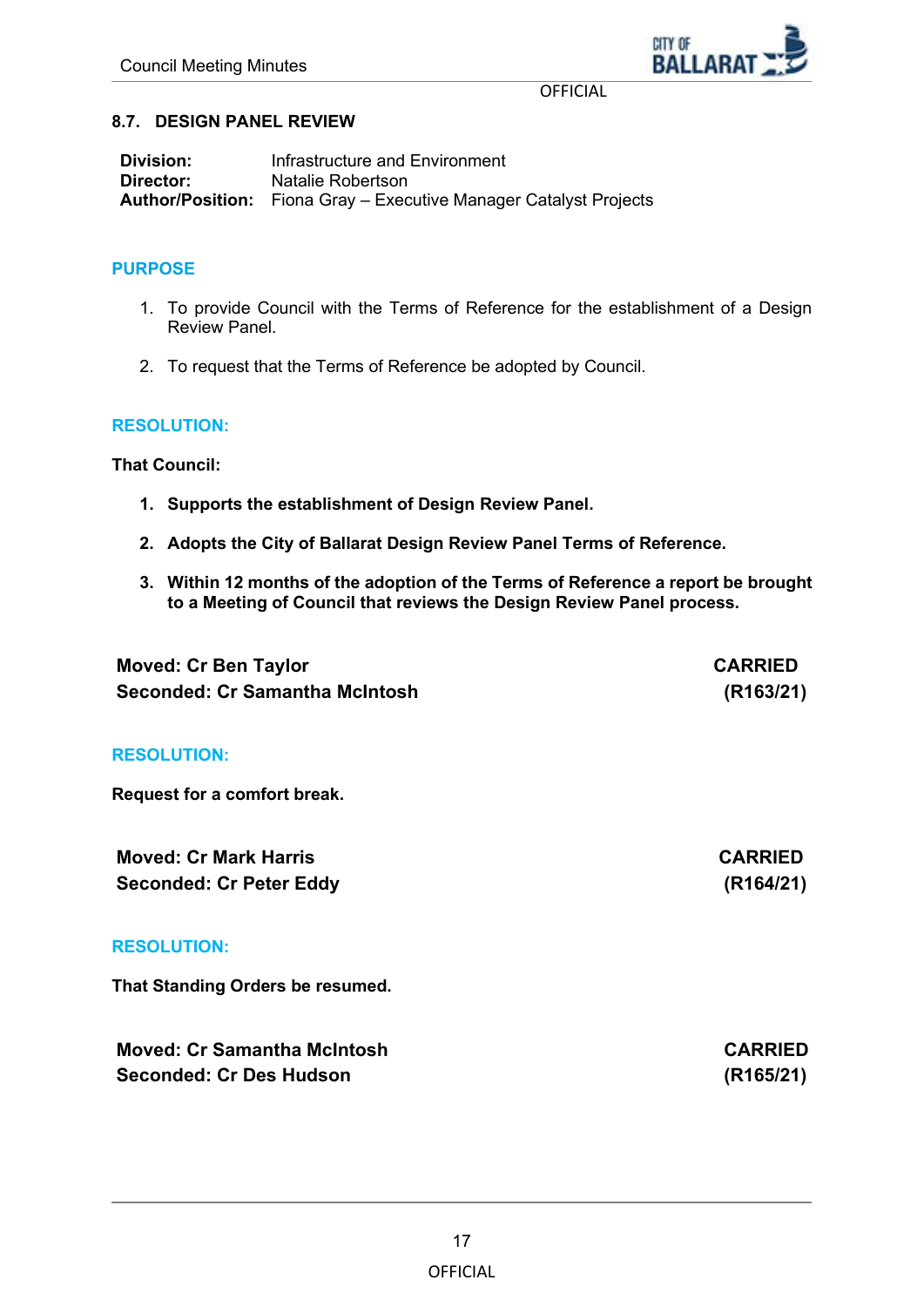

## <span id="page-17-0"></span>**8.8. DISABILITY ADVISORY COMMITTEE REPRESENTATIVES**

**Division:** Community Wellbeing<br> **Director:** Matthew Wilson **Matthew Wilson Author/Position:** Bernadette Duffy – Community Inclusion Officer

## **PURPOSE**

1. To present to Council for formal appointment three new nominated members of the Disability Advisory Committee.

#### **RESOLUTION:**

**That Council:**

**Appoint Heidi Biggin, Ashlee Shepherd and Vivian Bradbury as community representatives on the Disability Advisory Committee effective immediately.**

**Moved: Cr Des Hudson CARRIED Seconded: Cr Amy Johnson (R166/21)**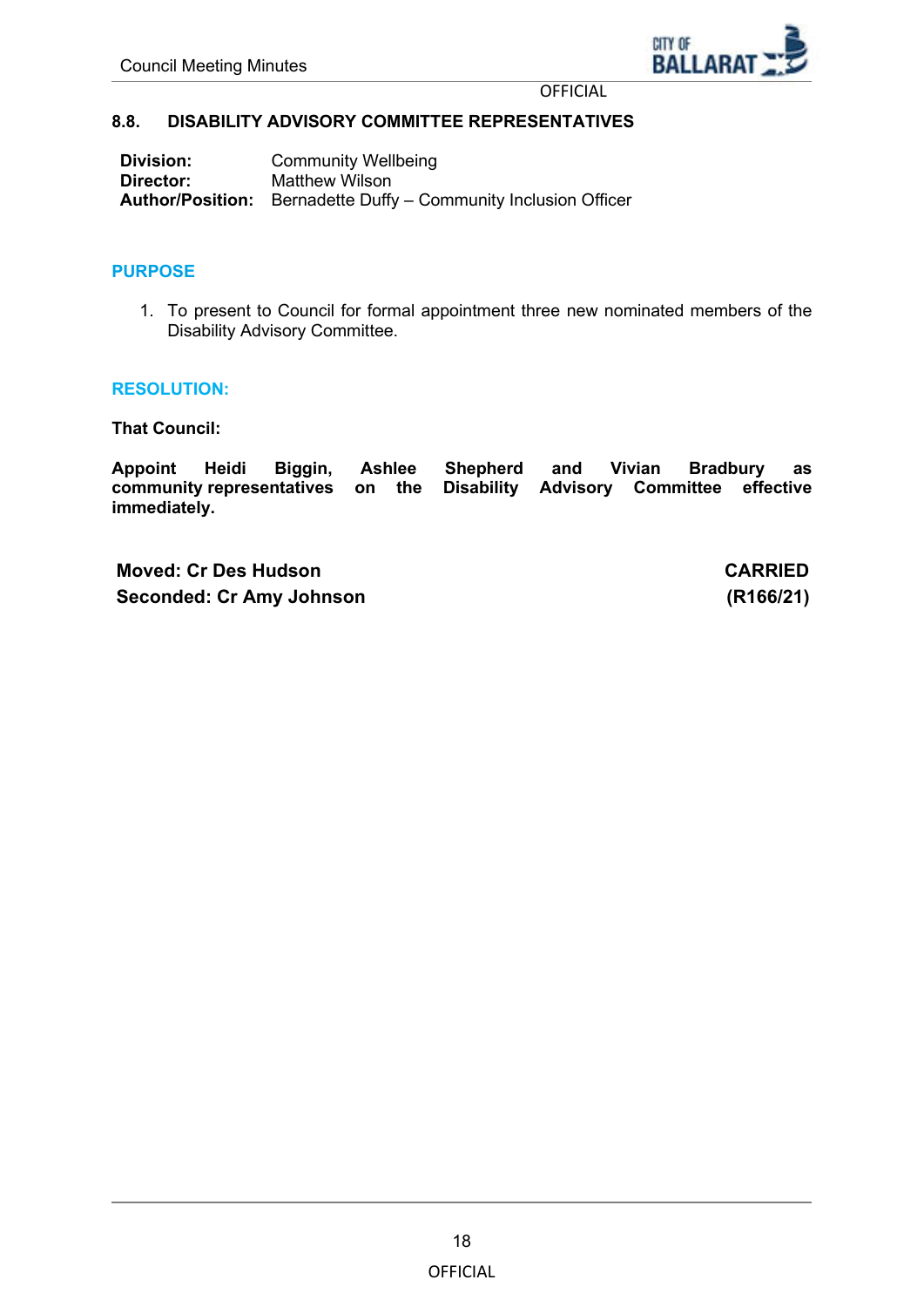

## <span id="page-18-0"></span>**8.9. COMMUNITY AND BUSINESS SUPPORT PACKAGE**

| <b>Division:</b> | <b>Executive Unit</b>                                       |
|------------------|-------------------------------------------------------------|
| Director:        | Evan King                                                   |
|                  | <b>Author/Position:</b> Evan King – Chief Executive Officer |

## **PURPOSE**

- 1. Council have acknowledged the significant impact lockdowns continue to have on the community and businesses and have subsequently requested a report to consider a support package for local businesses, community groups and residents to give some additional support as they recover from the ongoing impact of lockdowns.
- 2. While it is acknowledged there is a wide range of support available from both Federal and State Governments, the initiatives that form the proposed support package seek to consider additional support for the community, particularly some of those who may not be eligible for other funding programs.

## **RESOLUTION:**

**That Council:**

- **1. Endorse the Chief Executive Officer to allocate \$1,000,000 from under expenditure in the 2020/21 financial result to the proposed Community and Business Support Program.**
- **2. Endorse the Chief Executive Officer to allocate \$309,000 from under expenditure in the 2020/21 financial result to cover the costs of the other proposed support and relief measures.**
- **3. Endorse the Chief Executive Officer to establish and implement the required framework, eligibility criteria and application process for the proposed Community and Business Grants.**

**Moved: Cr Tracey Hargreaves CARRIED Seconded: Cr Belinda Coates (R167/21)**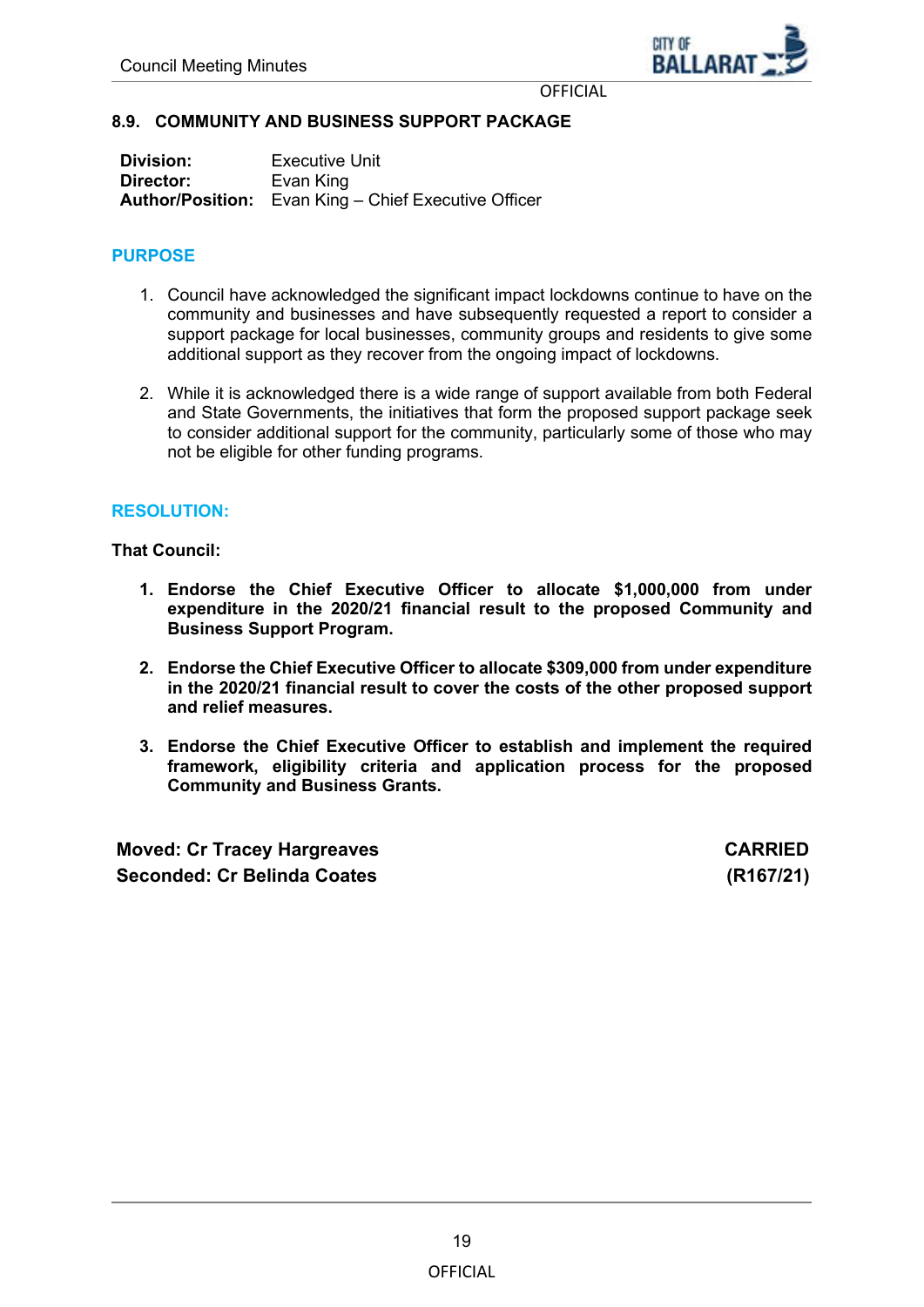

## <span id="page-19-0"></span>**8.10. TENDER NO. 2021/22-002 MARS STADIUM, NORTH BALLARAT - GATE 1 ENTRY UPGRADES & NEW COMPLEMENTARY WORKS**

**Division:** Development and Growth<br> **Director:** Natalie Robertson **Director:** Natalie Robertson **Author/Position:** Trent Bursill - Project Manager

## **PURPOSE**

- 1. To amend the Council record R145/21 noting that the \$1,773,647.00 (ex GST) figure provided in the report dated 28 July 2021 was incorrect. The correct figure amount is \$1,733,647.00 (ex GST).
- 2. To award Contract 2021/22-002 Mars Stadium, Gate 1 Entry Upgrades & new complementary works
- 3. The scope of this contract involves the gate 1 entry upgrade and construction of a food and beverage zone, behind goal camera platform and accessible seating improvements to the existing Western and Eastern stands.
- 4. The contract also includes a tender option to supply and install four (4) Abel Sports Net Posts and five (5) bays of netting to improve the safety of patrons attending events and the Stadium.

## **RESOLUTION:**

- **11. That the Council:**
- **11.1Note the Council resolution 145/21 was incorrectly reported as \$1,773,647.00 (ex GST) and should have read \$1,733,647.00 (ex GST) and seeks Council to amend the record with the following resolution as outlined in 11.2.**
- **11.2Resolves to enter into Contract Number 2021/22-002 for the provision of Mars Stadium, North Ballarat - Gate 1 Entry Upgrades & new complementary works with H Troon Pty Ltd for the total tendered price of \$1,733,647.00 (ex GST).**

**Moved: Cr Mark Harris CARRIED Seconded: Cr Peter Eddy (R168/21)**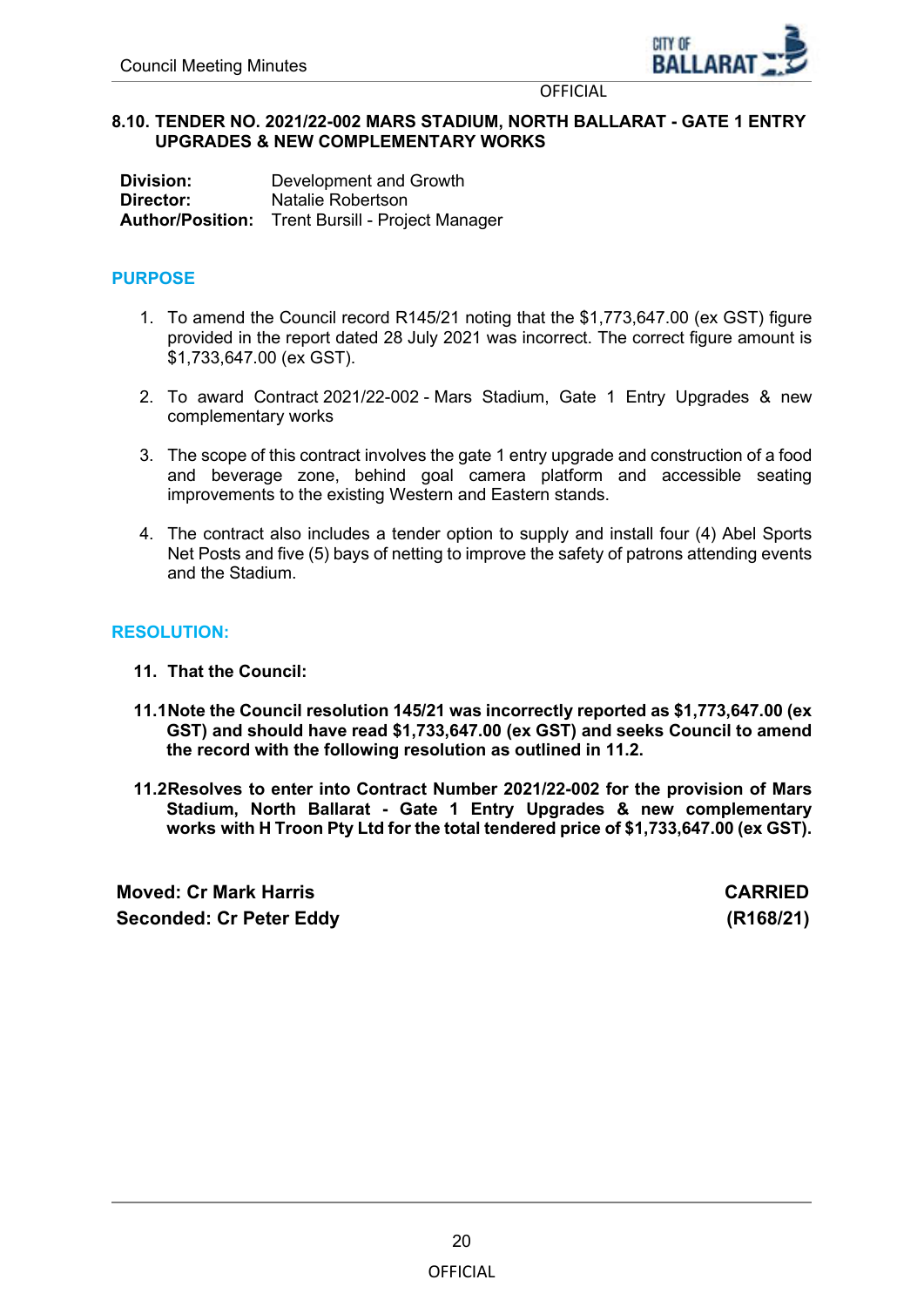

## <span id="page-20-0"></span>**8.11. MAYOR AND DEPUTY MAYOR ELECTION**

**Division:** Executive Unit<br> **Director:** Fyan King **Director:** Evan King **Author/Position:** Cameron Montgomery – Executive Manager Governance and Risk

#### **PURPOSE**

1. This report recommends to Council to schedule an Unscheduled Council Meeting on Monday, 1 November 2021 to consider the Mayoral term and the election of Mayor and Deputy Mayor.

#### **RESOLUTION:**

**That Council:**

**Schedule an Unscheduled Council Meeting of Council to be held on Monday, 1 November 2021 to commence at 6:30pm in the Council Chamber, Town Hall, Sturt Street Ballarat to consider the Mayoral term; and election of the Mayor and Deputy Mayor.**

**Moved: Cr Mark Harris CARRIED Seconded: Cr Belinda Coates (R169/21)**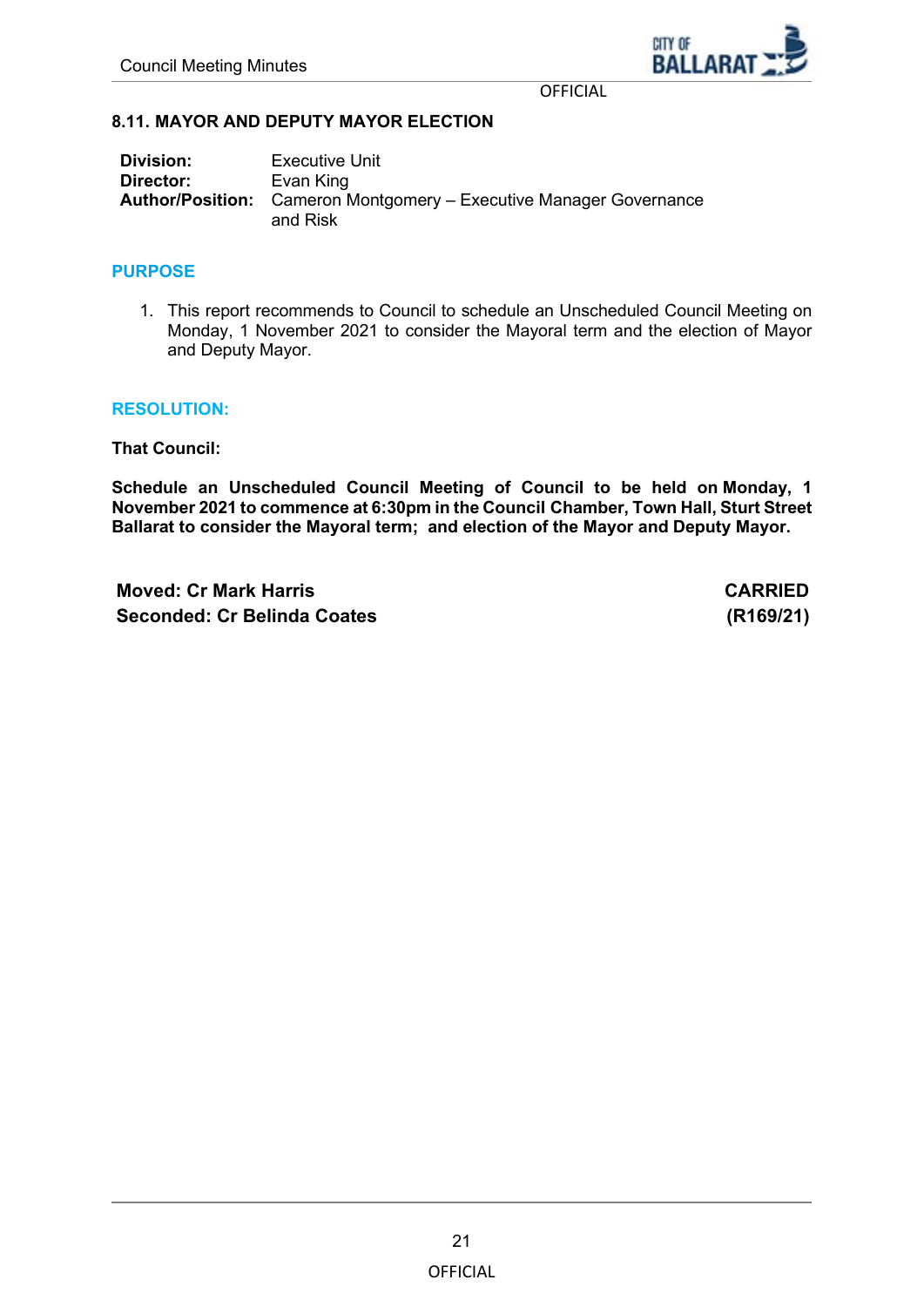

## <span id="page-21-0"></span>**8.12. CONTRACTS APPROVAL DELEGATED COMMITTEE MINUTES - 2 JUNE AND 14 JULY 2021**

| Division:        | <b>Corporate Services</b>                                 |
|------------------|-----------------------------------------------------------|
| Director:        | John Hausler                                              |
| Author/Position: | Lorraine Sendall – Executive Assistant Director Corporate |
|                  | <b>Services</b>                                           |

## **PURPOSE**

1. The purpose of this report is to provide Council with copies of minutes of Council's Contracts Approval Delegated Committee in accordance with the adopted Terms of Reference. At the meetings of these Committees held on 2 June, 2021 and 14 July, 2021 five contracts were approved by the Committee. This report provides a copy of the minutes of these meetings as well as detailing summary information in relation to these Contracts.

#### **RESOLUTION:**

**That Council:**

- **1. Note, as per the** *Local Government Act 2020* **Section 66 that this matter is designated confidential.**
- **2. Receive the Contracts Approval Delegated Committee minutes of the meeting held on 2nd June and 14th July, 2021.**

**Moved: Cr Ben Taylor CARRIED Seconded: Cr Mark Harris (R170/21)**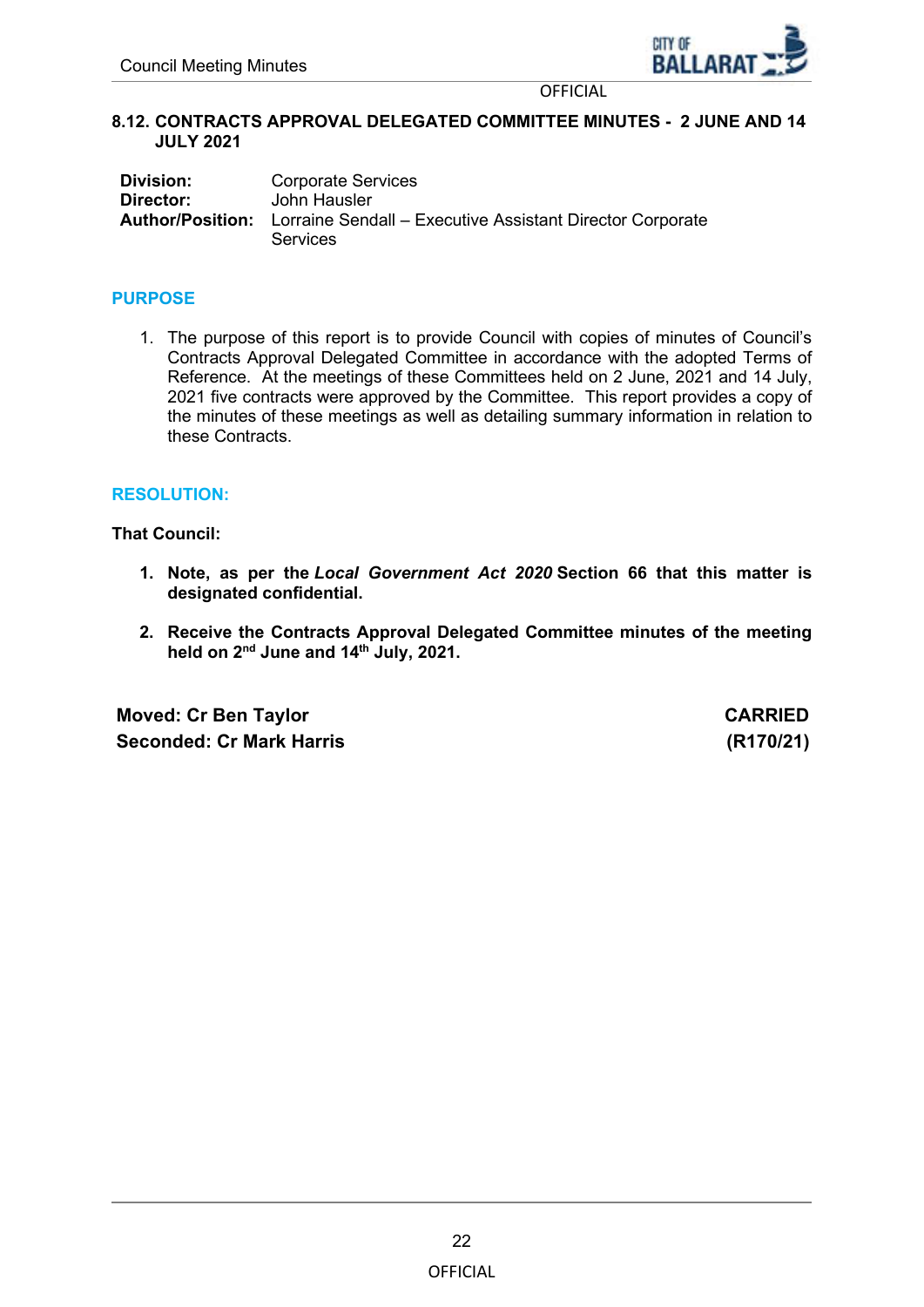

## <span id="page-22-0"></span>**8.13. S6 INSTRUMENT OF DELEGATION - MEMBERS OF STAFF**

**Division:** Executive Unit<br> **Director:** Evan King **Evan King Author/Position:** Sarah Anstis – Statutory Compliance Officer

#### **PURPOSE**

1. The purpose of the report is to review and update the S6 Instrument of Delegation, Members of Staff.

#### **RESOLUTION:**

**Exercise the powers conferred by the legislation referred to in the attached instrument of delegation at Attachment 2, and that:**

- **1. They be delegated to members of Council staff, holding, acting in or performing the duties of the officers or positions referred to in the attached Instrument of Delegation to members of Council staff, the powers, duties and functions set out in that instrument, subject to the conditions and limitations specified in that instrument.**
- **2. The Instrument comes into force immediately after the Common Seal of Council is affixed to the instrument.**
- **3. On the coming into force of the instrument, all previous S6 delegations to members of Council staff are revoked.**
- **4. The duties and functions set out in the instrument must be performed, and the powers set out in the instruments must be executed, in accordance with any guidelines or policies of Council that may from time to time adopt.**

**Moved: Cr Mark Harris CARRIED Seconded: Cr Peter Eddy (R171/21)**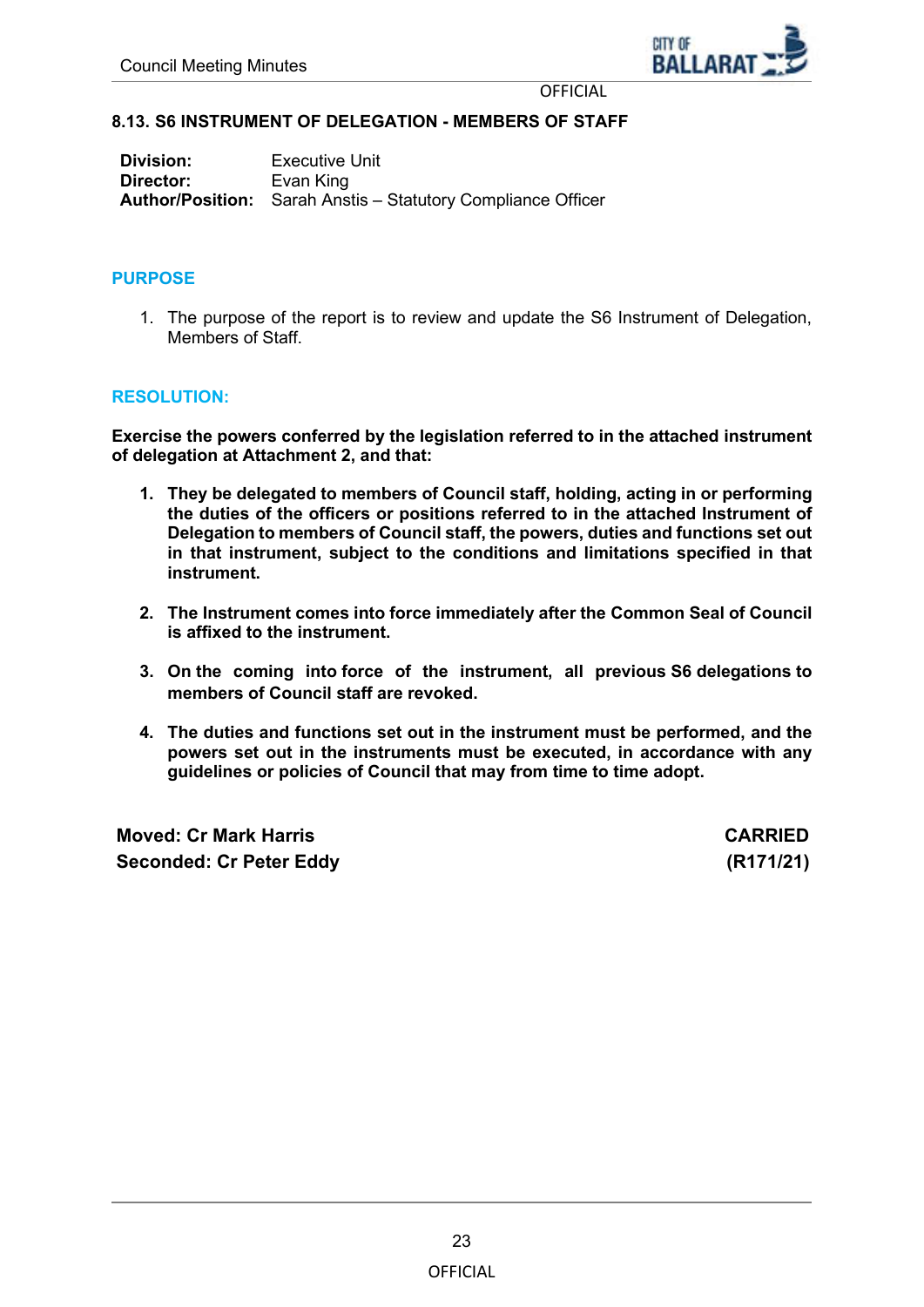

## <span id="page-23-0"></span>**8.14. S11A INSTRUMENT AND APPOINTMENT AND AUTHORISATION**

**Division:** Executive Unit<br> **Director:** Evan King **Evan King Author/Position:** Sarah Anstis - Statutory Compliance Officer

## **PURPOSE**

- 1. The report is to endorse the S11A Instrument of Appointment and Authorisation under the *Planning and Environment Act 1987* for Rex Zhang.
- 2. The report is to also revoke the S11A Instrument of Appointment and Authorisation under the *Planning and Environment Act 1987* for Chloe Moorcroft.

#### **RESOLUTION:**

**That Council:**

- **1. Exercise the powers conferred by s224 of the** *Local Government Act 1989* **(the Act) and the other legislation referred to in the attached instrument of appointment and authorisation (the instrument), and that;**
	- **a. Rex Zhang be appointed and authorised as set out in the instrument.**
	- **b. The instrument comes into force immediately the common seal of Council is affixed to the instrument and remains in force until Council determines to vary or revoke it.**
	- **c. The instrument be sealed.**
- **2. Revoke the S11A Instrument of Appointment and Authorisation** *(Planning and Environment Act 1987)* **for Chloe Moorcroft (R181/20).**

**Moved: Cr Des Hudson CARRIED Seconded: Cr Ben Taylor (R172/21)**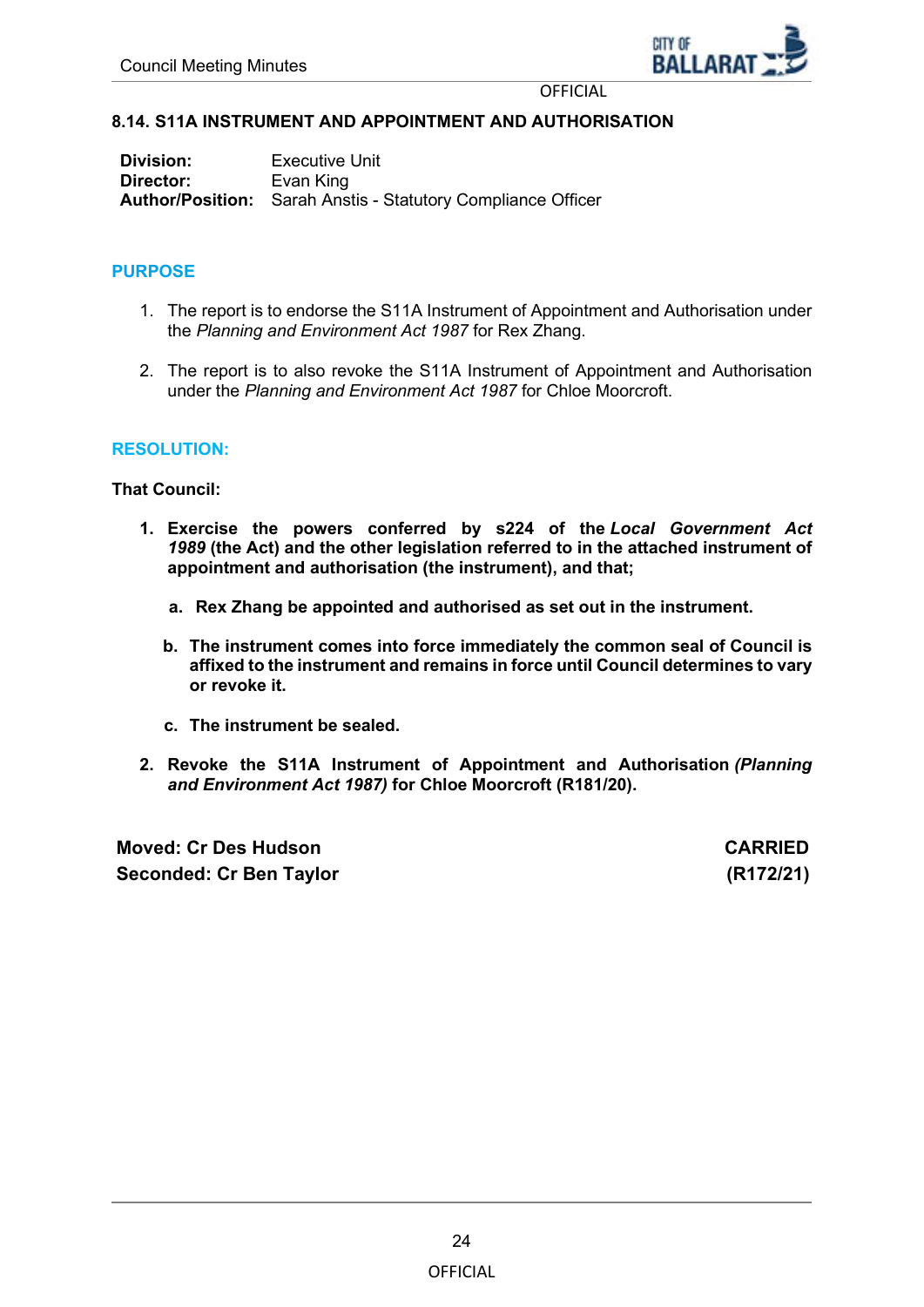

## <span id="page-24-0"></span>**8.15. OUTSTANDING QUESTION TIME ITEMS**

**Division:** Executive Unit<br> **Director:** Evan King **Evan King Author/Position:** Sarah Anstis – Statutory Compliance Officer

## **PURPOSE**

1. This report provides Council with an update of responses to questions taken on notice and outstanding unanswered questions from public question time.

#### **RESOLUTION:**

**That Council:**

**Endorse the Outstanding Question Time report.**

**Moved: Cr Des Hudson CARRIED Seconded: Cr Samantha McIntosh (R173/21)**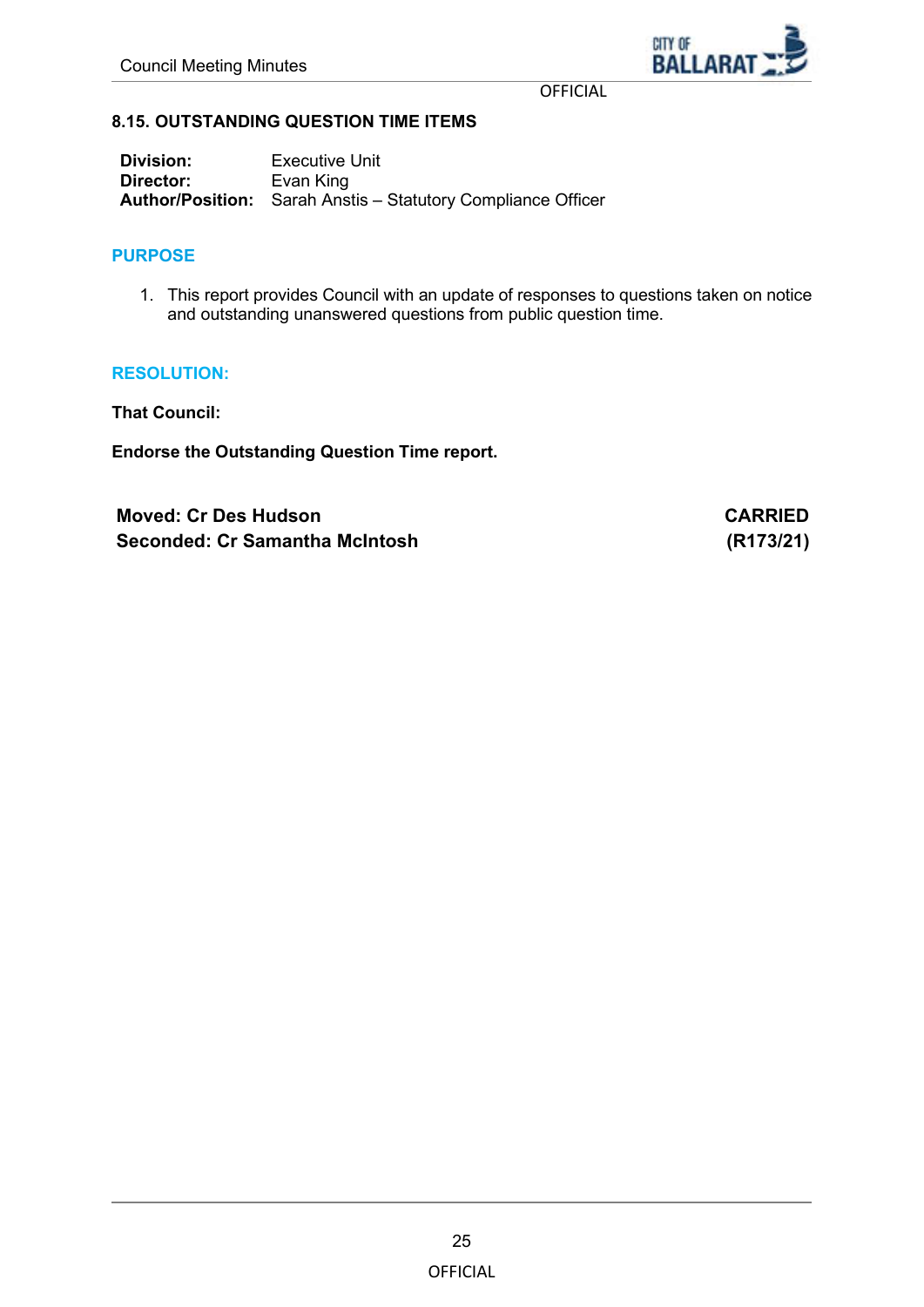

## <span id="page-25-0"></span>**9. NOTICE OF MOTION**

## **9.1. HUMANITARIAN CRISIS IN AFGHANISTAN**

#### **RESOLUTION:**

**That Council:**

- **1. In response to the escalation of the recent humanitarian crisis in Afghanistan, commits to support and advocate for our Afghani and Hazara community by working with them and local multicultural organisations.**
- **2. Write to the Federal government Prime Minister and Immigration Minister - in collaboration with local multicultural organisations and community networks to advocate for the government to increase their support to the Afghan community in Australia and for Australia to expand its humanitarian response to affected people.**
- **3. Acknowledge and express our sympathy and concern for the distressing impact on local Afghan and Hazara community members and their families and loved ones. Explores ways to support and advocate for them by working closely with local multicultural organisations and community.**
- **4. Notes the specialised knowledge and advocacy position of key federal multicultural organisations such as Federation of Ethnic Communities' Council**  of Australia (FECCA), Settlement Council of **Council of Australia (RCOA) to inform our advocacy.**
- **5. Acknowledge that this advocacy is in line with our position as a Refugee Welcome Zone, Welcoming City, lntercultural City and a member of Mayors for Peace.**

**Moved: Cr Belinda Coates CARRIED Seconded: Cr Mark Harris (R174/21)**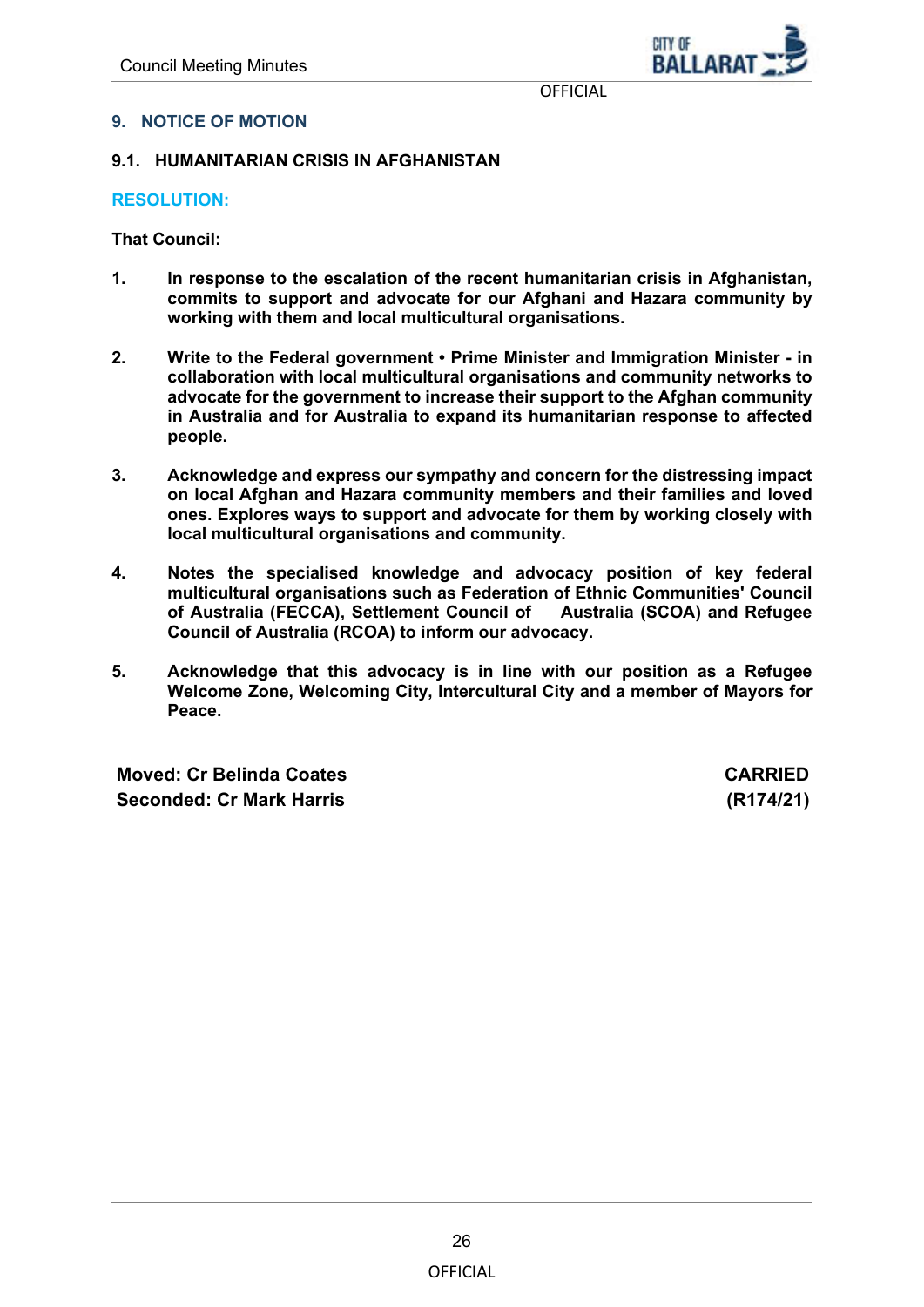CITY OF **BALLAR** 

**OFFICIAL** 

#### <span id="page-26-0"></span>**10. REPORTS FROM COMMITTEES/COUNCILLORS**

**GB29/21 - Cr Tracey Hargreaves**

**RESOLUTION:**

**That Council:**

**Request a report to a future Council Meeting detailing the location scopes and cost for a potential off-lead dog park in Delacombe.** 

| <b>Moved: Cr Tracey Hargreaves</b> | <b>CARRIED</b> |
|------------------------------------|----------------|
| <b>Seconded: Cr Des Hudson</b>     | (R175/21)      |

**GB30/21 - Cr Belinda Coates**

#### **RESOLUTION:**

**That Council:**

**Write a letter to the Victorian State Government seeking clarification of the decision to ban live music venues from streaming performances online.** 

| <b>Moved: Cr Belinda Coates</b>    | <b>CARRIED</b> |
|------------------------------------|----------------|
| <b>Seconded: Cr Daniel Moloney</b> | (R176/21)      |

#### **RESOLUTION:**

**That Council:**

**Request a report to 22 September 2021 Council Meeting noting the Australian Local Government Association's support of the Treaty on the Prohibition of Nuclear Weapons and write a letter of advocacy regarding that.** 

| <b>Moved: Cr Belinda Coates</b> | <b>CARRIED</b> |
|---------------------------------|----------------|
| <b>Seconded: Cr Mark Harris</b> | (R177/21)      |

**Votes Against:** Cr McIntosh, Cr Ben Taylor and Cr Amy Johnson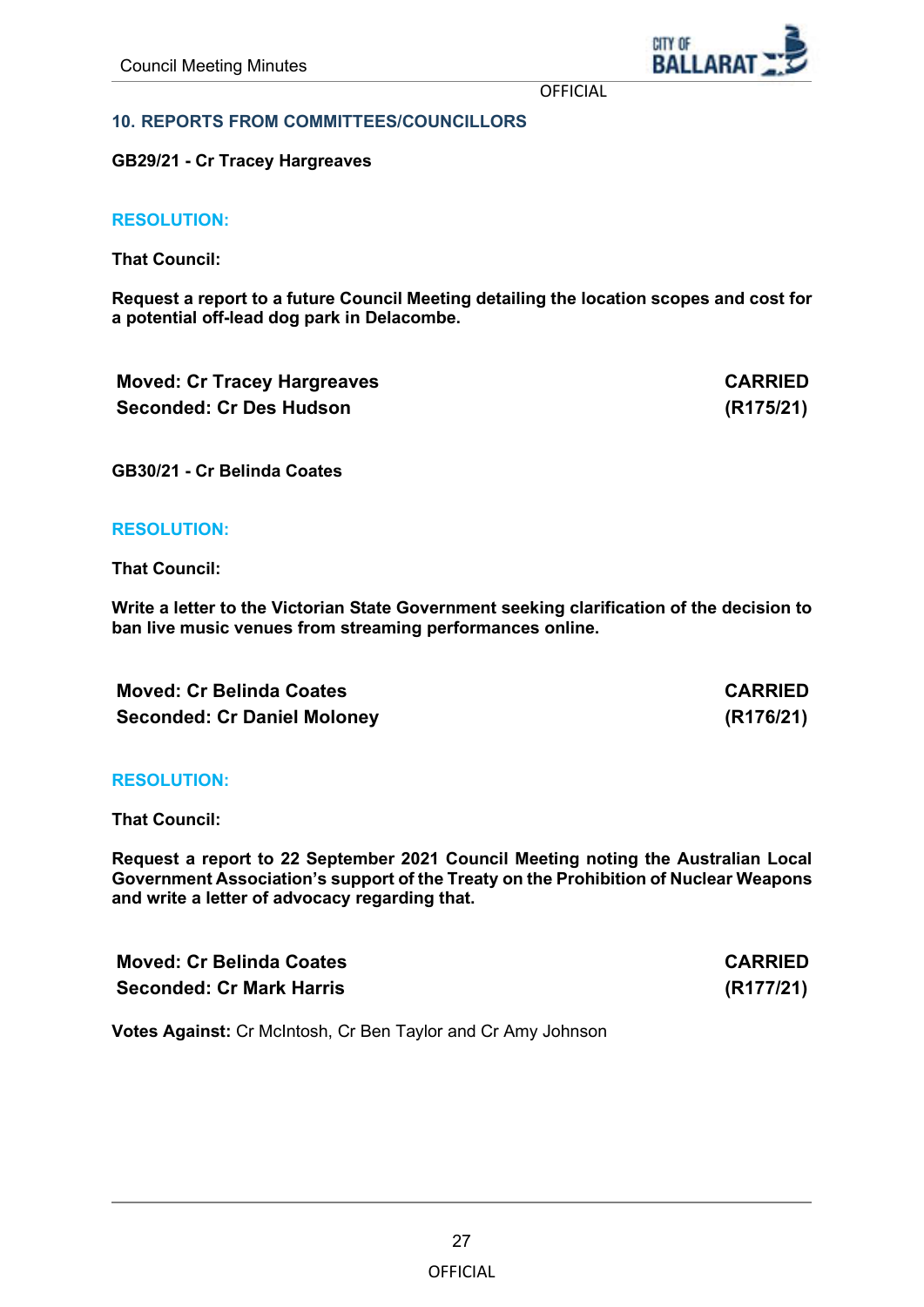

## **GB31/21 - Cr Amy Johnson**

Cr Amy Johnson has recently had a number of Ballarat residents and families of Ballarat residents contacting her in relation to Victorians being stranded in New South Wales. Unfortunately, a lot of these people are now unable to re-enter the state of Victoria, since the 6 August 2021, there has been around 6800 applications for exemptions to return and approximately only 300 have been granted.

Cr Amy Johnson asked a question to the Chief Executive Officer, what support can Council provide these residents? How can we better lobby the State Government to ensure there are aware of this issue and to help Victorians return home.

Chief Executive Officer, Evan King responded that if Council agree to, Council can advocate for a process that allows residents of Victoria to return home safely without putting more people in the community at risk. Evan suggested a way of providing this advocacy would be to write a letter to State Government.

#### **RESOLUTION:**

#### **That Council:**

**Write a letter to State Government advocating for a streamline system and process that allows Victorian residents to return back to Victoria in a safe and timely manner.** 

**Moved: Cr Amy Johnson CARRIED Seconded: Cr Samantha McIntosh (R178/21)**

## **GB32/21 - Cr Ben Taylor**

Cr Ben Taylor reported that there has been concerns in relation to the amount of water we have had in this wet winter which has resulted in a growing number of potholes around Ballarat. Cr Ben Taylor requested a report to a future briefing defining the budget for potholes and process around being proactive to respond to large potholes and road damage.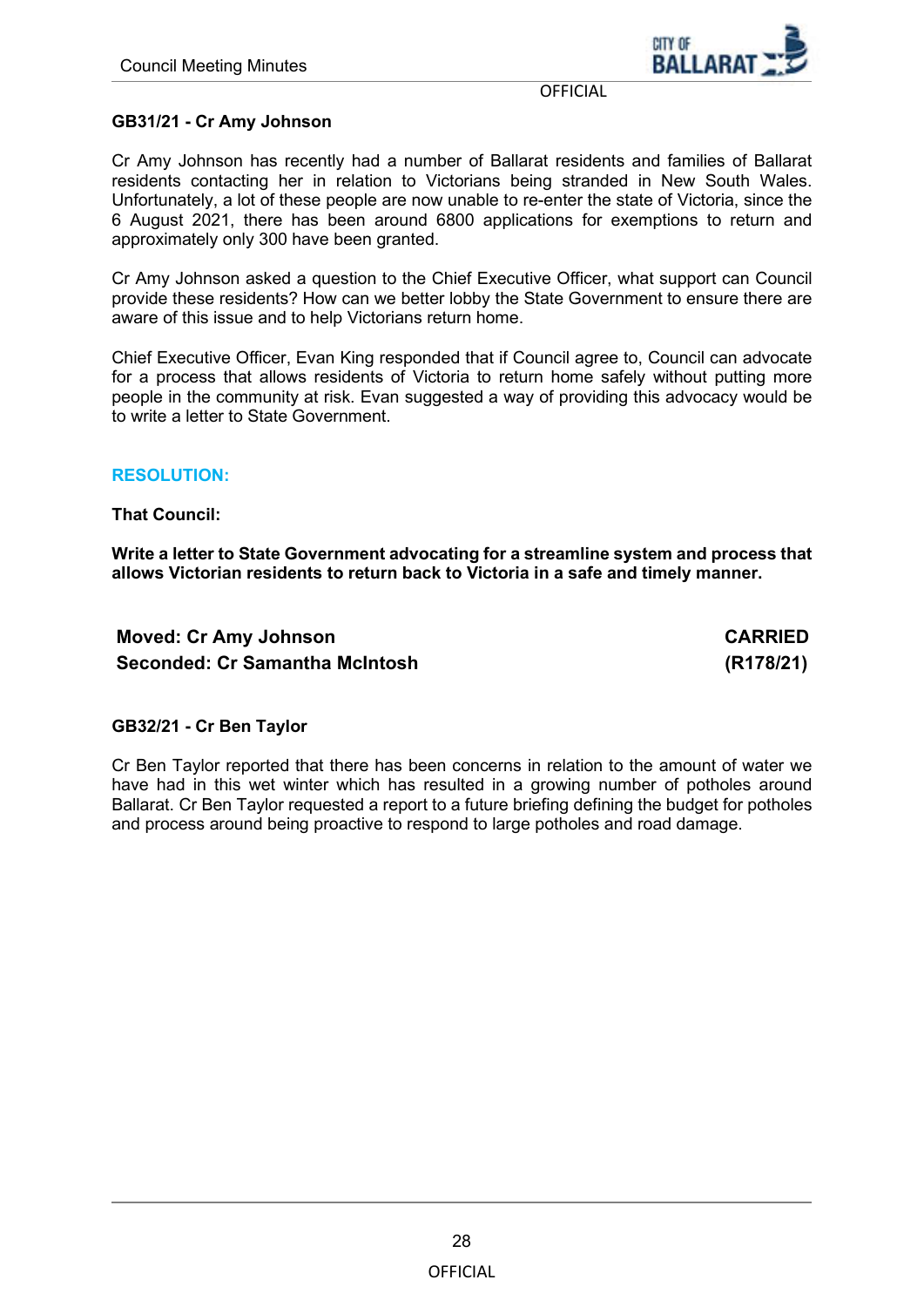CITY OF **BALLAR** 

**OFFICIAL** 

## <span id="page-28-0"></span>**11. URGENT BUSINESS**

Nil

## **12. SECTION 66 (IN CAMERA)**

#### **RESOLUTION:**

**That Council resolve, pursuant to Section 66 of the** *Local Government Act 2020***, that the meeting be closed to members of the public at 9:21pm whilst the Council is dealing with the following matters;**

| <b>Moved: Cr Des Hudson</b>           | <b>CARRIED</b> |
|---------------------------------------|----------------|
| <b>Seconded: Cr Tracey Hargreaves</b> | (R179/21)      |

#### **8.5 TENDER NO 2020/21-15 GREENWASTE PROCESSING**

**Division:** Infrastructure and Environment<br> **Director:** Bridget Wetherall **Bridget Wetherall Author/Position:** Nicholas Benyon – Environmental Services Compliance Officer

(confidential information)

#### **TENDER NO. 2021/22-002 MARS STADIUM, NORTH BALLARAT - GATE 1 ENTRY UPGRADES & NEW COMPLEMENTARY WORKS**

**Division:** Development and Growth **Director:** Natalie Robertson **Author/Position:** Trent Bursill - Project Manager

(confidential information)

#### **8.12 CONTRACTS APPROVAL DELEGATED COMMITTEE**

| Division:              | <b>Corporate Services</b>                                                     |
|------------------------|-------------------------------------------------------------------------------|
| Director:              | John Hausler                                                                  |
| <b>Author/Position</b> | Lorraine Sendall - Executive Assistant, Director Corporate<br><b>Services</b> |

(Confidential information)

#### **12.1 CONTRACT VARIATION**

**Division:** Executive Unit<br> **Director:** Evan King **Evan King Author/Position:** Andrew Prestage – Executive Manager People and Culture

(Confidential information)